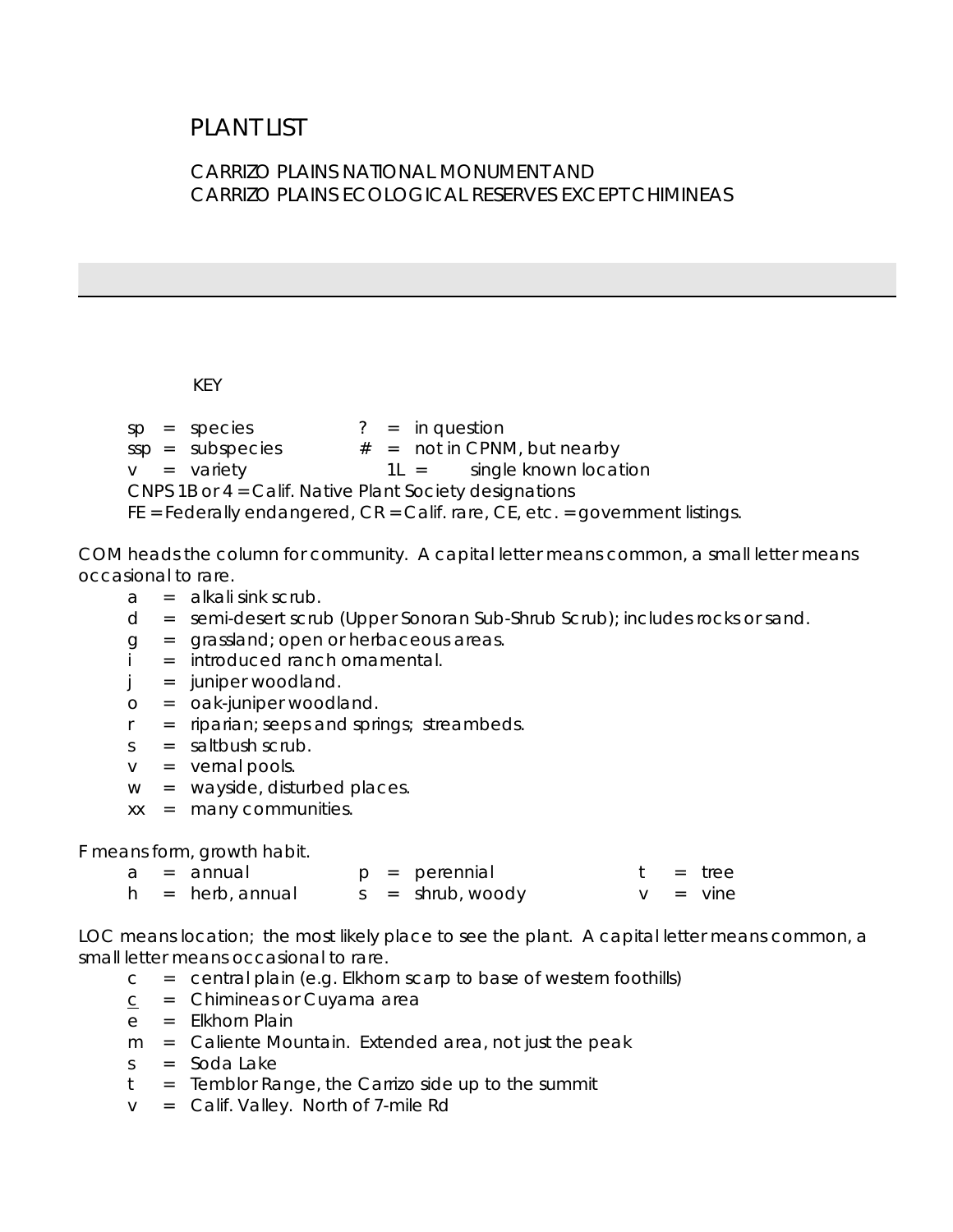- $w =$  westside foothills of the Calientes
- $xx =$  many places

FL equals flowering months. 1 = January,

- 
- 2 = February, etc.

COL refers to flower color.

|  | b = blue          |  | $c = c$ ream |  | o = orange    |
|--|-------------------|--|--------------|--|---------------|
|  | $p = pink-purple$ |  | pi = pink    |  | pu = purple   |
|  | r = red           |  | $w =$ white  |  | $y = y$ ellow |

N means native -- whether or not the plant is native.

- i = introduced
- $n =$  native

REF means reference.

- b = Butterworth, George
- $c =$  Chadwick, Ann
- d = Denis Kearns, BLM
- e = Ellen Cypher
- f = Fred Hrusa, CDA curator
- g = Greg Wilvert
- h = Hoover, R. F., The Vascular Plants of San Luis Obispo County, U. C. Press, Berkeley, 1970.
- $j =$  Johna Hurl, BLM
- $i^2$ 2 = The Jepson Manual II, J. C. Hickman ed., UC Press, Berkeley, 2011
- k = Kakiba-Russell, K., and E. Hubert, "CPNA, a Checklist of Vascular Plants," and (with L. Spiegel) CPNA Biological Resources Inventory: Sensitive Species Accounts, Appendix 4. BLM, CEC (Calif. Energy Commission), DFG, TNC, 1991.
- $k =$  Keil, David and/or the Cal Poly herbarium
- $k^3$  = Kathy Sharum, BLM
- l = Lewis, Russ, BLM
- 
- m = MacLeod, Dr. M., and C. Cunningham.<br>r = Rapid Veg crew (VegCAMP), 2008-11
- s = Schiffman, Paula. Specimens at CSU Northridge.
- s = Smith, Clif, A Flora of the Santa Barbara Region
- t. = Twisselman, E. C., "A Flora of the Temblor Range...," The Wassmann Journal of Biology v. 14 #2, 1956.
- ti = Timbrook, Jan, Santa Barbara Museum of Natural History
- v = van de Hoek, Roy, "CPNA Floristic Checklist," 1990.
- w = Woods, Craig, "An Inventory of the Terrestrial Vertebrates, Appendix A," thesis, 1982.
- $X =$  CPNM specimen in herbarium; x (small case) = specimen from outside CPNM

Other reference: Munz, P. A., & D. Keck, A California Flora, UC Press, L.A., 1959.

Compiled by George Butterworth and Ann Chadwick, May, 1995. Updated 6-2006, 1-2011, 3-2012.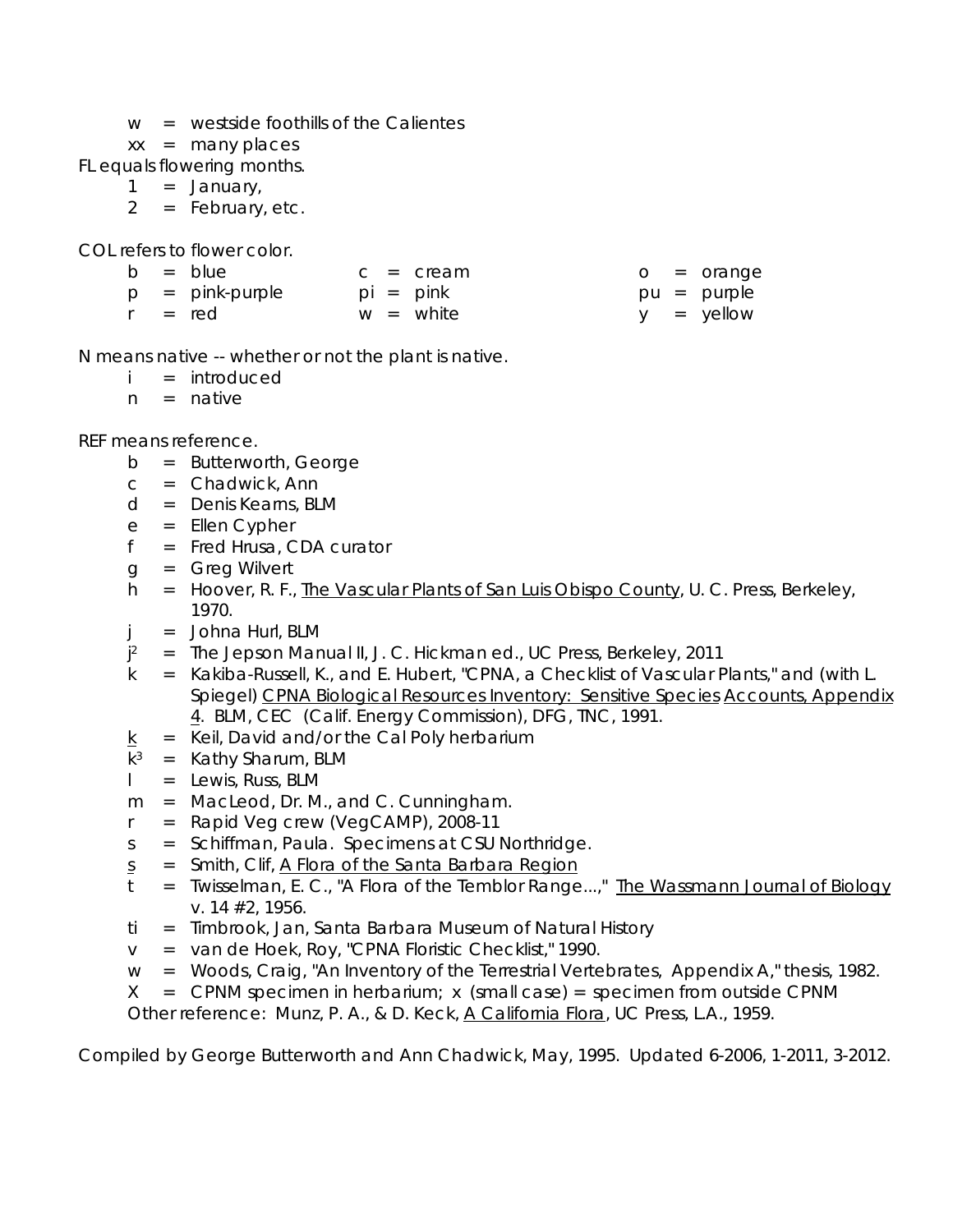| COM |  |  |  | F LOC FL COL NREF |  |
|-----|--|--|--|-------------------|--|
|-----|--|--|--|-------------------|--|

#### 1. Ferns

#### **MARSILEACEAE**. Marsilea Family

|                                                           | tws |  |     |
|-----------------------------------------------------------|-----|--|-----|
|                                                           |     |  |     |
| PTERIDACEAE. Brake Family                                 |     |  |     |
|                                                           | W   |  |     |
|                                                           | W   |  | TX. |
| Pellaea mucronata (v mucronata?) Bird's-foot fern.        |     |  |     |
| Pentagramma triangularis ssp triangularis. Goldback fernd | W   |  |     |

#### 2. Gymnosperms

#### **CUPRESSACEAE**. Cypress Family

|  | Cupressus. All of ours changed to Hesperocyparis |
|--|--------------------------------------------------|
|  |                                                  |

| Hesperocyparis nevadensis (H. arizonica). Piute cypress.  i |     | W.   |      |
|-------------------------------------------------------------|-----|------|------|
|                                                             |     |      |      |
|                                                             | t W |      |      |
|                                                             |     | S XX | n tx |

#### **EPHEDRACEAE**. Ephedra Family

|                                 |  | F WV |  |
|---------------------------------|--|------|--|
| Ephedra viridis. Green ephedra. |  | Mwt  |  |

#### **PINACEAE**. Pine Family

| Pinus<br>Aller<br>oine.<br>nalapensis.<br>ำเ                   |  |  |  |
|----------------------------------------------------------------|--|--|--|
| $P$ <i>inus</i><br>Singleleat<br>pine<br>pinyon<br>monophylla. |  |  |  |

#### 3. Eudicots (Dicots)

#### **ADOXACEAE**. Muskroot Family. (Previously in CAPRIFOLIACEAE)

| Sambucus nigra ssp caerulea (S. mexicana). Blue elderberry jor s wmt 3-9 c n tX $\vert$ |  |  |  |  |  |  |
|-----------------------------------------------------------------------------------------|--|--|--|--|--|--|
|-----------------------------------------------------------------------------------------|--|--|--|--|--|--|

| <b>AMARANTHACEAE.</b> Pigweed Family |      |  |      |  |
|--------------------------------------|------|--|------|--|
|                                      |      |  |      |  |
|                                      | h tv |  | n tx |  |

#### **ANACARDIACEAE**. Sumac or Cashew Family

| <i>Ioxicodendron diversilobum.</i> West. poison oak. 1L |  |  |  |
|---------------------------------------------------------|--|--|--|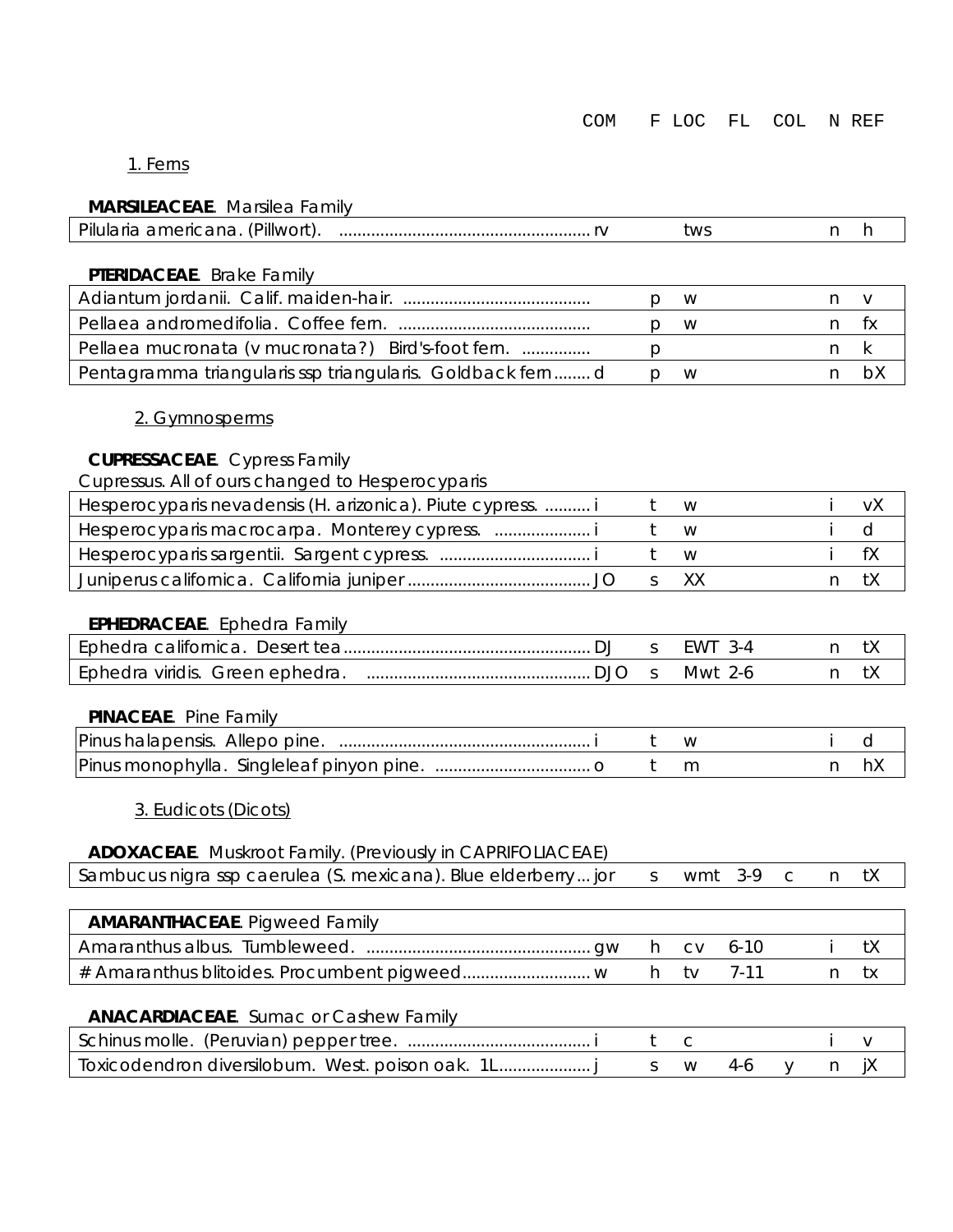| COM                                                                            | F            | LOC       | FL.            | COL          |   | N REF     |
|--------------------------------------------------------------------------------|--------------|-----------|----------------|--------------|---|-----------|
| <b>APIACEAE</b> (UMBELLIFERAE). Carrot Family                                  |              |           |                |              |   |           |
|                                                                                | h            | wt        | $3 - 4$        | W            | n | h         |
|                                                                                | h            | W         | $3 - 4$        | ?            | n | kx        |
|                                                                                | h            | W         | 4-6            | W            |   | S.        |
|                                                                                | h            | W         | $4-6$          | W            | n | bX        |
| Eryngium aristulatum v hooveri. Hoover's button celery.  v                     | p            | <b>CV</b> | $5 - 8$        |              | n | bX        |
| CNPS 1B. 1L                                                                    |              |           |                |              |   |           |
| # Eryngium spinosepalum. Spiny-sepaled button celery.  v<br>CNPS <sub>1B</sub> | p            | VS        | $4 - 7$        |              | n | h         |
|                                                                                | p            | <b>CS</b> | $3 - 5$        | V            | n | t         |
|                                                                                | h            | m         | $4-6$          | $\vee$       | n | <u>kg</u> |
|                                                                                | $\mathsf{D}$ | m         | $4 - 5$        | <sup>V</sup> | n | hX        |
|                                                                                | $\mathsf{D}$ |           | <b>CWE 2-5</b> | $\vee$       | n | tX        |
|                                                                                | p            | mw        | 4-6            | W            | n | hX        |
|                                                                                | $\mathsf{D}$ | W         | $4-5$          | $\vee$       | n | bX        |
| Yabea microcarpa.                                                              | h            | wt        | $4-6$          | W            | n | fx        |

## **APOCYNACEAE**. Dogbane Family

|                                        |              |    | $4 - 1()$      |    |  |
|----------------------------------------|--------------|----|----------------|----|--|
| Asclepias previously in ASCLEPIADACEAE |              |    |                |    |  |
|                                        |              |    | wt 5-10 w n tx |    |  |
|                                        |              |    | w 4-10 w n hX  |    |  |
|                                        | $\mathsf{D}$ |    | cw 5-10 w n tX |    |  |
|                                        |              | W. | 6-9            | DÌ |  |

### **ASCLEPIADACEAE**. See APOCYNACEAE

#### **ASTERACEAE**. Sunflower Family

|                                                                  | h.            | cet       | 4-9      | W         | n. | tΧ     |
|------------------------------------------------------------------|---------------|-----------|----------|-----------|----|--------|
|                                                                  | h.            | cet       | $3-6$    | $\vee$    | n  | tX     |
|                                                                  | Ŋ.            | W         | $5-9$    | W         |    | bX     |
| 1L. Extirpated?                                                  |               |           |          |           |    |        |
|                                                                  | р             | C         | $4 - 7$  | V         | n  | $k^3X$ |
|                                                                  | h.            | $WCI$ 5-6 |          | $\vee$    | n. | bX     |
|                                                                  | Ŋ             | cem 4-8   |          | V         | n  | h      |
|                                                                  | h.            | C         | $7 - 12$ | $\vee$    | n. | kX     |
| Ambrosia salsola (Hymenoclea s.) Common burrobush, d             | $\mathcal{S}$ | wte       | $2-6$    | W         | n. | tX     |
| cheesebush.                                                      |               |           |          |           |    |        |
| Ancistrocarphus filagineus. (Stylocline f.) Woolly fishhooks jd. | h.            | mt        | $3-6$    |           | n. | tΧ     |
|                                                                  | h.            | m         | $3-6$    | $\vee$    | n  | hX     |
|                                                                  | h             |           | 4-8      | <b>WV</b> |    | hts    |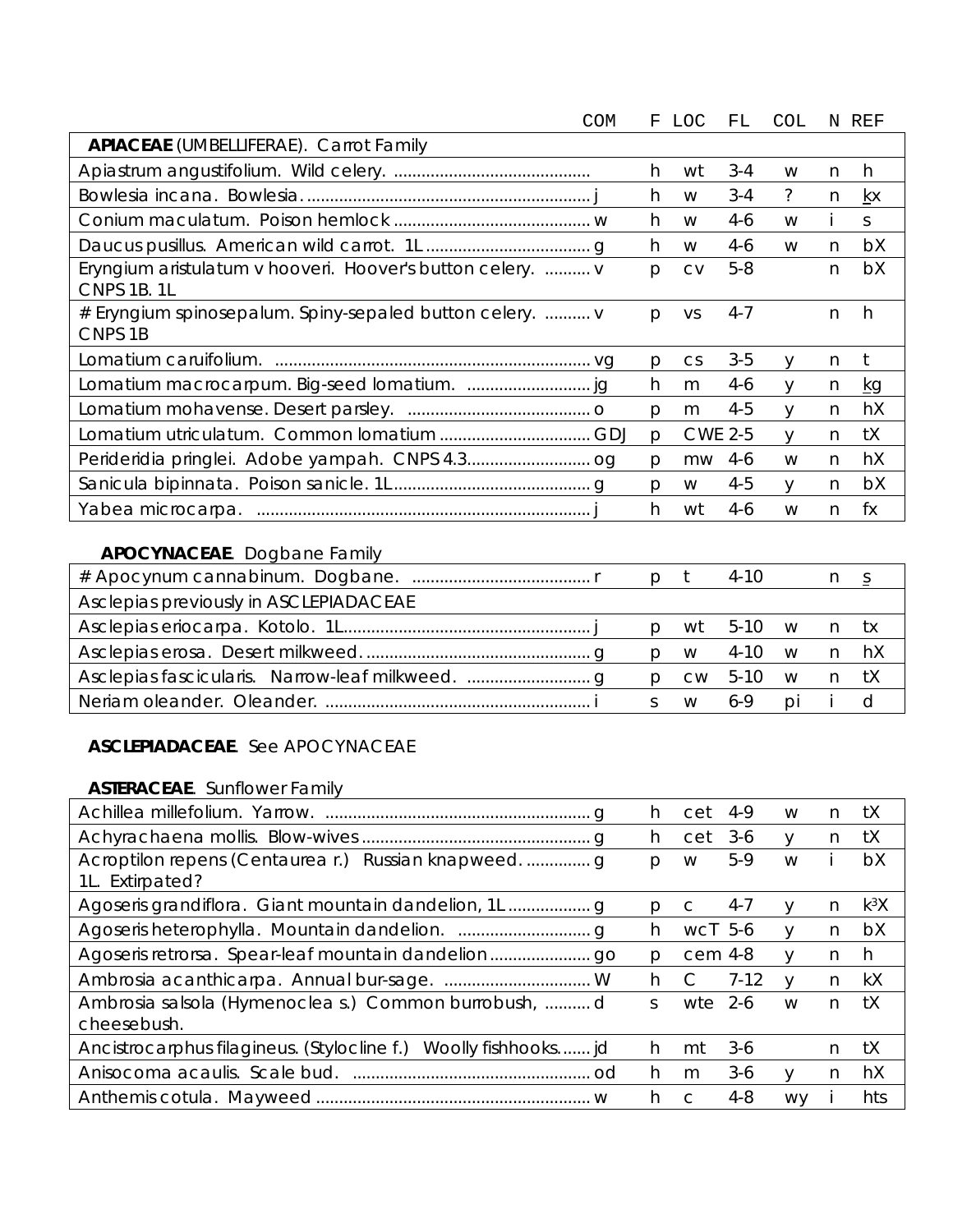|                                                                | COM | F            | <b>LOC</b>               | FL       | <b>COL</b>     |                  | N REF |
|----------------------------------------------------------------|-----|--------------|--------------------------|----------|----------------|------------------|-------|
|                                                                |     | S            | W                        | $8 - 11$ |                | n                | tX    |
|                                                                |     | p            | W                        | $5 - 11$ |                | $\mathsf{n}$     | vΧ    |
|                                                                |     | p            | <b>WC</b>                | $8 - 10$ |                | n                | bX    |
|                                                                |     | S            | $\underline{\mathsf{C}}$ | $9 - 11$ |                | n                | X     |
| Baccharis glutinosa (B. douglasii). Marsh baccharis.  r        |     | p            | W                        | $7 - 10$ | W              | n                | bX    |
|                                                                |     | $\mathsf S$  | <b>WV</b>                | $7 - 12$ | W              | n                | vX    |
|                                                                |     | S            | ctw                      | all      | W              | n                | cX    |
| # Blennosperma nanum v nanum. Yellow carpet asv                |     | h            | VC                       | $1 - 5$  | y              | n                | tx    |
| Blepharizonia laxa (B. plumosa ssp viscida). Big tarweedg      |     | h            | XX                       | $7 - 11$ | W              | n                | tX    |
|                                                                |     | $\mathsf S$  | m                        | $8 - 11$ | wp             | n                | hX    |
|                                                                |     | h            | XX                       | $4 - 7$  | y              | İ                | tX    |
|                                                                |     | h            | <b>CW</b>                | $5 - 10$ | y              | Ť                | tX    |
|                                                                |     | h            | <b>CV</b>                | $5 - 11$ | $\mathsf{y}$   | n                | hX    |
| Common spikeweed.                                              |     | h            | <b>CV</b>                | $4 - 11$ | $\overline{y}$ | İ                | tX    |
|                                                                |     | h            | cet                      | $2 - 5$  | W              | n                | h     |
| Chaenactis glabriuscula v glabriuscula. Yellow pincushion gDj  |     | h            | EW                       | $2 - 7$  | y              | n                | tX    |
| # Chaenactis glabriuscula v lanosa. Sand buttonsd              |     | h            | W <sub>C</sub>           | $3 - 7$  | y              | n                | hx    |
|                                                                |     | h            | <b>MTs</b>               | $2 - 6$  | W              | n                | hX    |
|                                                                |     | h            | m                        | $3 - 7$  | W              | n                | hX    |
| Chamomilla. See Matricaria                                     |     |              |                          |          |                |                  |       |
| Chrysothamnus. See Ericameria                                  |     |              |                          |          |                |                  |       |
|                                                                |     | h            | wmt 5-7                  |          | rpu            | n                | tti   |
| ? Cirsium occidentale v venustum. Venus thistle                |     | h            | $\underline{\mathsf{C}}$ | $5 - 7$  | r              | n                | kx    |
|                                                                |     | h            | W                        | $5 - 10$ | pu             |                  | bX    |
| Conyza. See Erigeron or Laennecia                              |     |              |                          |          |                |                  |       |
| Coreopsis. See Leptosyne                                       |     |              |                          |          |                |                  |       |
| Corethrogyne filaginifolia (Lessingia f.) Calif. aster dj      |     |              | p wt                     |          | 7-11 $py_n$    |                  | tX    |
|                                                                |     | h            | we                       | $3 - 7$  | y              | n                | tX    |
| Deinandra pentactis (Hemizonia p.) Salinas River tarplantg     |     | h            | CW                       | $4 - 10$ | y              | n                | hX    |
|                                                                |     | $\mathsf S$  | <b>TMW 5-7</b>           |          | У              | n                | tX    |
| Encelia actoni.                                                | d   | S            | wm                       | $2 - 7$  | y              | n                | kX    |
| # Ericameria cuneata v spathulata. Wedgeleaf goldenbush.       | d   | S            | tv                       | $9 - 11$ | y              | n                | hx    |
| Ericameria linearifolia. Interior (linear-leaf) goldenbush DJO |     | $\mathsf S$  | XX                       | $3-5$    | y              | n                | tX    |
| Ericameria nauseosa ssp hololeuca (Chrysothamnus n.)d          |     | $\mathsf S$  | wt                       | $8 - 11$ | $\mathsf{y}$   | $\boldsymbol{n}$ | tX    |
| White rabbitbrush.                                             |     |              |                          |          |                |                  |       |
| Ericameria nauseosa ssp mohavensis (Chrysothamnus n.) Oj       |     | S            |                          | Mw 8-10  | y              | $\mathsf{n}$     | tX    |
| Mojave rabbitbrush.                                            |     |              |                          |          |                |                  |       |
|                                                                |     | h            | ${\sf\small CW}$         | all      |                | n                | cX    |
|                                                                |     | $\mathsf{p}$ | ${\sf W}$                | $5 - 8$  | $\mathsf b$    | n                | bX    |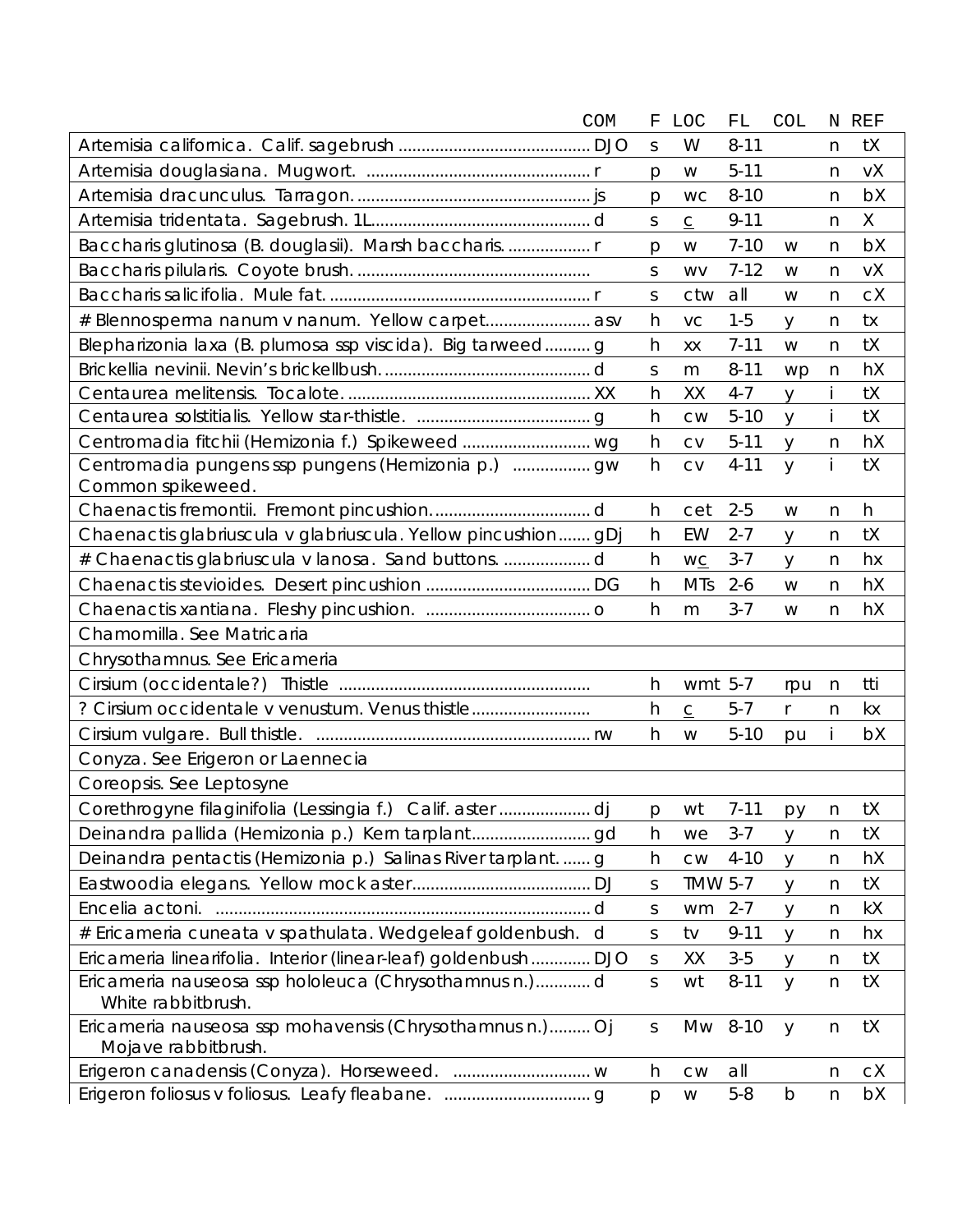|                                                                    | COM | F | <b>LOC</b>     | FL       | COL          |              | N REF        |
|--------------------------------------------------------------------|-----|---|----------------|----------|--------------|--------------|--------------|
|                                                                    |     | S | <b>WMT 4-8</b> |          | y            | n            | tX           |
| Eriophyllum multicaule. Many-stem woolly sunflower.  j             |     | h | wm             | $3 - 7$  | y            | n            | tX           |
|                                                                    |     | h | tw             | $2 - 7$  | y            | n            | hX           |
| Filago. See Logfia                                                 |     |   |                |          |              |              |              |
| Gnaphalium. See also Pseudognaphalium                              |     |   |                |          |              |              |              |
|                                                                    |     | h | W              | $5 - 10$ | W            | $\mathsf{n}$ | bX           |
|                                                                    |     | h | <b>ct</b>      | $5 - 11$ | y            | n            | bX           |
| Gutierrezia californica. Calif matchweed, snakeweed  DJO           |     | S | XX             | $7 - 11$ | y            | n            | tX           |
|                                                                    |     | S | W              | $9 - 11$ | y            | n            | hkx          |
|                                                                    |     | h | $\mathsf C$    | $6 - 10$ | y            | n            | tX           |
| Hemizonia. See Deinandra, Centromadia                              |     |   |                |          |              |              |              |
| goldenaster                                                        |     | p | wt             | $7 - 10$ | $\mathsf{y}$ | n            | bX           |
|                                                                    |     | h | W              | $5 - 11$ | V            | n            | $\mathbf{g}$ |
| Hymenoclea. See Ambrosia                                           |     |   |                |          |              |              |              |
|                                                                    |     | h | W              | $3-6$    | y            |              | tiX          |
|                                                                    |     | p | $\mathsf C$    | $4 - 7$  | y            |              | cX           |
| Isocoma acradenia v bracteosa. Alkali goldenbush.  XX              |     | S | XX             | $8 - 11$ | y            | n            | tX           |
|                                                                    |     | h | $\mathsf C$    | $5 - 10$ | y            | Ť            | tX           |
| Laennecia coulteri (Conyza c.) Coulter's horseweed gw              |     | h | SCW            | $5 - 11$ | W            | n            | tX           |
|                                                                    |     | h | XX             | $4 - 10$ | y            | n            | tX           |
|                                                                    |     | h | t              | $3-5$    | y            | n            | h            |
|                                                                    |     | h | S              | $2 - 5$  | y            | n            | hX           |
|                                                                    |     | h | $\mathsf{S}$   | $3 - 5$  | y            | $\mathsf{n}$ | h            |
| Lasthenia glabrata ssp coulteri. Coulter's goldfields. CNPS 1B.1 v |     | h | $\mathsf{C}$   | $4 - 5$  | y            | n            | $h$ s        |
| Lasthenia gracilis (L. calif.) Common goldfields XX                |     | h | XX             | $2 - 6$  | y            | n            | hX           |
|                                                                    |     | h | m              | $3-5$    | y            | n            | hX           |
|                                                                    |     | n | $\mathsf C$    | 3-6      | У            | n            | hX           |
|                                                                    |     | h | m              | $2 - 7$  | y            | n            | hX           |
|                                                                    |     | h | wtm 4-6        |          | y            | n            | hX           |
|                                                                    |     | h | Sct            | $3 - 4$  | yw           | n            | tX           |
| Layia pentachaeta ssp albida. White Sierra layia                   |     | h | sct            | $3-5$    | wy           | n            | tx           |
| Layia pentachaeta ssp pentachaeta. Sierra layia do                 |     | h | tm             | $4 - 6$  | y            | n            | h            |
|                                                                    |     | h | XX             | $2 - 7$  | wy           | $\mathsf{n}$ | tX           |
|                                                                    |     | S | wt             | $8 - 11$ | y            | n            | tX           |
|                                                                    |     | h | mwc 2-6        |          | y            | n            | tX           |
|                                                                    |     | h | XX             | $2 - 6$  | y            | $\mathsf{n}$ | tX           |
| Lessingia filaginifolia. See Corethrogyne                          |     |   |                |          |              |              |              |
|                                                                    |     | h | mw 5-10        |          | <b>y</b>     | $\mathsf{n}$ | hx           |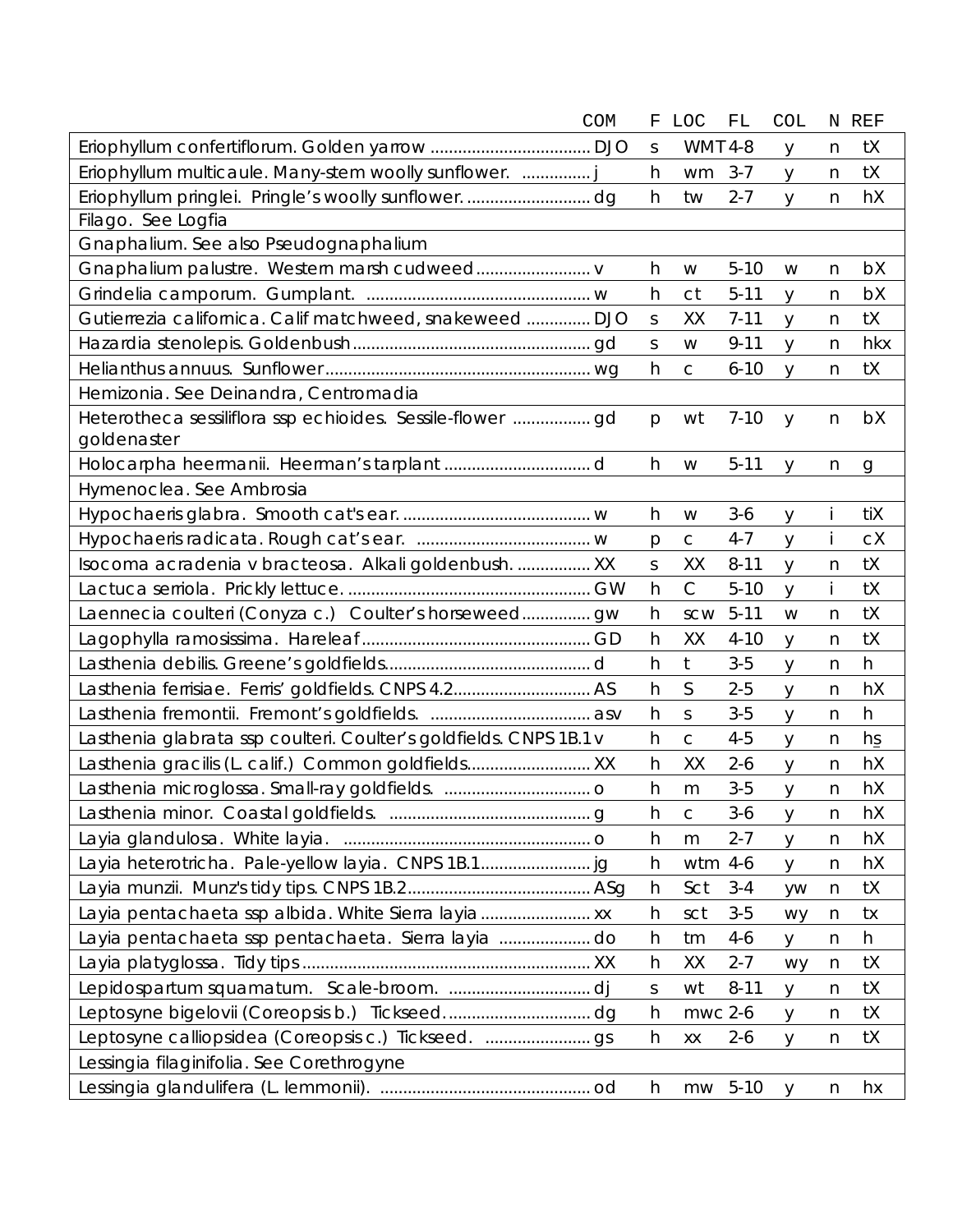| COM                                                                             | $\mathbf F$  | <b>LOC</b>   | FL       | <b>COL</b> |              | N REF           |
|---------------------------------------------------------------------------------|--------------|--------------|----------|------------|--------------|-----------------|
| Valley lessingia                                                                | h            | ct           | $5 - 10$ | y          | n            | hX              |
|                                                                                 | h            | W            | $5 - 7$  | ypu        | n            | h               |
| Logfia filaginoides (Filago californica). Calif. cottonrose gd                  | h            |              | $2 - 5$  |            | n            | S               |
| Logfia gallica (Filago g.) Daggerleaf cottonrose                                | h            | $\mathsf C$  | $3 - 7$  |            | İ.           | eX              |
|                                                                                 | h            | m            | 4-6      | y          | n            | <u>hkx</u>      |
|                                                                                 | h            | W            | $3-5$    | У          | n            | bx              |
|                                                                                 | h            | $\mathsf{C}$ | $3 - 5$  | y          | n            | tX              |
|                                                                                 | h            | XX           | $3-5$    | wy         | n            | tX              |
|                                                                                 | h            | W            | $3 - 11$ | У          | n            | bX              |
|                                                                                 | h            | we           | $3-6$    | у          | n            | $\mathfrak{t}$  |
|                                                                                 | p            | $t$          | $4 - 8$  | W          | n            | tk              |
| Pineapple weed                                                                  | h            | $\mathsf{C}$ | $2 - 8$  | y          | i            | tX              |
| Matricaria occidentalis (Chamomilla o.) Valley mayweed  avs                     | h            | S            | $3 - 8$  | У          | n            | hX              |
|                                                                                 | h            | tw           | $3 - 6$  |            | n            | fX              |
|                                                                                 | h            | ec           | $4 - 6$  | wy         | n            | tX              |
|                                                                                 | h            | ce           | $3-6$    | wy         | n            | t               |
|                                                                                 | h            | <b>ct</b>    | $4 - 6$  | У          | n            | $t$             |
| Monolopia congdonii. San Joaquin woolly threads. dg<br>FE, CNPS 1B.2            | h            | ce           | $2 - 5$  | y          | n            | tX              |
|                                                                                 | h            | XX           | $2 - 6$  | y          | n            | tX              |
|                                                                                 | h            | stw          | $2 - 5$  | У          | n            | tX              |
| Packera breweri (Senecio b.) Brewer's ragwort.                                  | p            | wt           | $4 - 6$  | У          | n            | Χ               |
| Pentachaeta fragilis. Fragile pentachaeta. CNPS 4.3.  o                         | h            | m            | $3-6$    | У          | n            | h               |
| canesens ssp b.) Fragrant everlasting cudweed.                                  | p            | W            | $6 - 10$ | W          | $\mathsf{n}$ | tiX             |
| Calif. everlasting.                                                             | h            | W            | $4 - 7$  | W          | n            | bX              |
| Weedy cudweed.                                                                  | h            | W            | $4 - 8$  | W          |              | kX              |
| Cotton-batting cudweed.                                                         | h            | W            | $3 - 8$  | W          | n            | kX              |
| Psilocarphus brevissimus v brevissimus. Dwarf woolly-heads sav                  | h            | $\mathsf S$  | $5-6$    | W          | $\mathsf{n}$ | hX              |
| # Psilocarphus chilensis (P. tenellus v globiferus).  v<br>Round woolly marbles | h            | $\subseteq$  | $3 - 7$  | W          | $\mathsf{n}$ | h               |
|                                                                                 | h            | $\vee$       | $3 - 7$  |            | n            | $\underline{k}$ |
|                                                                                 | h            | tem          | $4 - 7$  | W          | n            | bx              |
|                                                                                 | h            | е            | $2 - 5$  | У          | n            | r               |
| Senecio breweri. See Packera                                                    |              |              |          |            |              |                 |
| Senecio flaccidus v douglasii. Douglas's threadleaf ragwortd                    | $\mathsf{S}$ | W            | $6 - 10$ | y          | $\mathsf{n}$ | tX              |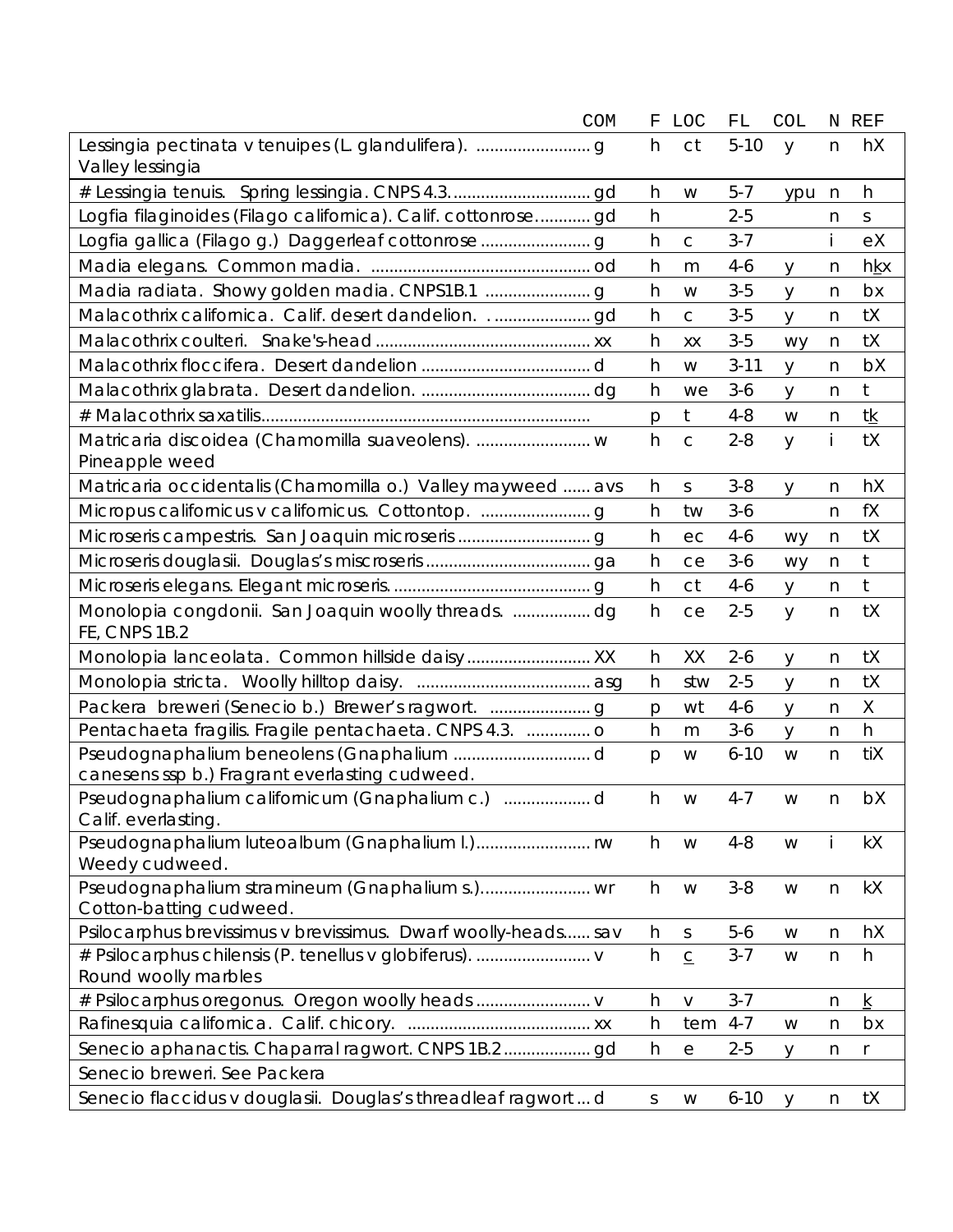|                                                                      | COM | F            | <b>LOC</b>  | FL       | COL          |              | N REF        |
|----------------------------------------------------------------------|-----|--------------|-------------|----------|--------------|--------------|--------------|
|                                                                      |     | h            | we          | $2 - 7$  | y            | İ            | tX           |
| Solidago velutina ssp californica (S. calif.) Calif. Goldenrod. 1L r |     | $\mathsf{p}$ | wt          | $5 - 11$ | y            | n            | tX           |
|                                                                      |     | h            | W           | any      | wy           | j.           | bX           |
|                                                                      |     | h            | $\mathsf C$ | any      | y            | j            | $\mathsf{t}$ |
|                                                                      |     | h            | t           | $4-6$    | wy           | n            | ts           |
| Stephanomeria exigua ssp coronaria. Small wire lettuce GDW           |     | h            | <b>MET</b>  | $6 - 11$ | p            | n            | tX           |
|                                                                      |     | p            | $\rm e$     | $3 - 11$ | $\mathsf{p}$ | n            | tX           |
|                                                                      |     | h            | tw          | $3-5$    | W            | $\mathsf{n}$ | tX           |
|                                                                      |     | h            | XX          | $3 - 5$  | W            | n            | hX           |
|                                                                      |     | h            | tc          | $7 - 10$ |              | n            | tX           |
|                                                                      |     | h            | wet         | $7 - 10$ |              | n            | tX           |
|                                                                      |     |              |             |          |              |              |              |
| <b>BERBERIDACEAE.</b> Barberry Family                                |     |              |             |          |              |              |              |
|                                                                      |     | $\mathsf S$  | m           |          |              | n            | d            |
| <b>BORAGINACEAE</b> . Borage Family.                                 |     |              |             |          |              |              |              |
| (Emmenanthe, Eucrypta, Nama, Nemophila, Phacelia, and                |     |              |             |          |              |              |              |
| Pholistoma formerly in HYDROPHYLLACEAE)                              |     |              |             |          |              |              |              |
| ? Amsinckia douglasiana. Douglas's fiddleneck. CNPS 4.2 gdj          |     | h            | tws         | $3-6$    | yo           | $\mathsf{n}$ | ts           |
| Amsinckia furcata (A. vernicosa v f.) Forked fiddleneck.  d          |     | h            | $\rm e$     | $3 - 5$  | $\bigcirc$   | n            | hX           |
| <b>CNPS 4.2</b>                                                      |     |              |             |          |              |              |              |
| Amsinckia intermedia (A. menziesii v i.) Common fiddleneck XX        |     | h            | XX          | $3-6$    | yo           | n            | tx           |
|                                                                      |     | h            | <b>WC</b>   | $3-6$    | y            | n            | hrx          |
|                                                                      |     | h            | ctw         | $5 - 7$  | y            | n            | tX           |
|                                                                      |     | h            | WVC 3-6     |          | yo           | n            | kx           |
| Amsinckia tessellata v tessellata. Desert fiddleneck Dqw             |     | h            | TE          | $2 - 6$  | yo           | n            | tX           |
|                                                                      |     | h            | met         | $3 - 5$  | yo           | n            | bX           |
|                                                                      |     | h            | $tem$ 2-6   |          | W            | n            | hX           |
|                                                                      |     | h            | ewm 3-8     |          | W            | n            | hX           |
| Cryptantha clokeyi. Clokey's cryptantha. CNPS 1B.1 d                 |     | h            | em          | $4 - 5$  | W            | n            |              |
|                                                                      |     | h            | t           | $3 - 7$  | W            | n            | сX           |
|                                                                      |     | h            | WC          | $3 - 5$  | W            | n            | hX           |
| Cryptantha flaccida. Weak-stemmed cryptantha d                       |     | h            | wt          | $4 - 7$  | W            | n            | hX           |
|                                                                      |     | h            | XX          | $5 - 7$  | W            | n            | tX           |
|                                                                      |     | h            | mc          | $3 - 7$  | W            | n            | hX           |
|                                                                      |     | h            | Mt          | $4-6$    | W            | n            | hX           |
|                                                                      |     | h            | tm          | $3 - 7$  | W            | n            | kX           |
|                                                                      |     | h            | twm         | $3 - 7$  | W            | n            | hX           |
|                                                                      |     | h            | tm          | $3 - 7$  | W            | n            | <u>hks</u>   |
|                                                                      |     | h            | wt          | $4 - 7$  | $\mathsf C$  | n            | tX           |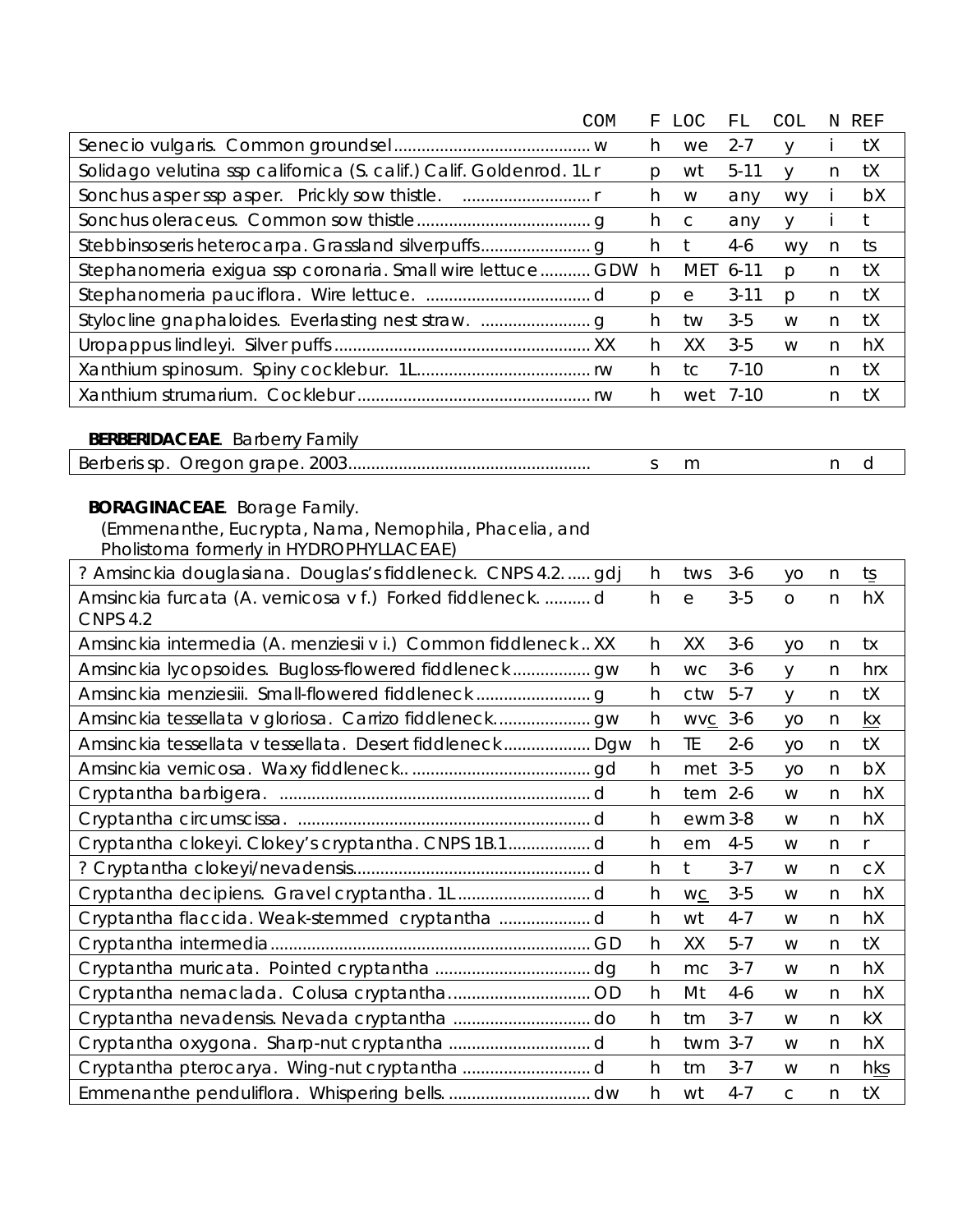|                                                            | <b>COM</b><br>F | <b>LOC</b>   | ${\rm FL}$ | <b>COL</b>  |              | N REF          |
|------------------------------------------------------------|-----------------|--------------|------------|-------------|--------------|----------------|
|                                                            | h               | W            | $3 - 6$    | W           | n            | bx             |
| Common eucrypta                                            |                 |              |            |             |              |                |
| Heliotropium curassavicum v oculatum. Alkali heliotrope xx | р               | XX           | $2 - 10$   | W           | n            | tX             |
|                                                            | h               | mt           | $4 - 6$    | wp          | n            | hX             |
|                                                            | h               | XX           | $2 - 7$    | b           | n            | tX             |
|                                                            | h               | t            | $2 - 5$    | W           | n            | hk             |
|                                                            | h               | XX           | $2 - 5$    | W           | n            | tX             |
|                                                            | h               | mt           | $3 - 6$    | W           | n            | tX             |
|                                                            | h               | m            | $3 - 6$    | wp          | $\mathsf{n}$ | h              |
| ? Phacelia cicutaria v hispida. Caterpillar phacelia.  wd  | h               | mt           | $2 - 6$    | p           | n            | $\overline{S}$ |
|                                                            | h               | XX           | $2 - 6$    | pu          | n            | tX             |
|                                                            | h               | et           | $3-5$      | wp          | $\mathsf{n}$ | h              |
|                                                            | h               | XX           | $3 - 5$    | bw          | $\mathsf{n}$ | tX             |
|                                                            | h               | mt           | $3 - 5$    | pbw n       |              | tX             |
|                                                            | p               | W            | $4 - 7$    | W           | n            | $†$            |
|                                                            | h               | met          | $3-6$      | bpy         | $\mathsf{n}$ | tX             |
|                                                            | p               | W            | $4 - 7$    | W           | n            | bX             |
|                                                            | p               | W            | $4 - 10$   | pw          | n            | bX             |
| Phacelia tanacetifolia. Tansy-leaf phaceliaGDj             | h               |              | MWT 3-5    | $\mathsf b$ | n            | tX             |
| Phacelia vallis-mortae.                                    | h               | te           | $5-6$      | pw          | n            | tX             |
|                                                            | h               | XX           | $2 - 5$    | W           | n            | hX             |
| Plagiobothrys acanthocarpus. Adobe popcorn flower vg       | h               | $\mathsf{C}$ | $3-5$      | W           | n            | tX             |
| Plagiobothrys arizonicus. Arizona popcorn flowerdsg        | h               | wet          | $2 - 5$    | W           | n            | tx             |
| Plagiobothrys canescens. Valley popcorn flower.  G         | h               | XX           | $3-6$      | W           | n            | tX             |
|                                                            | h               | W            | $3 - 5$    | W           | n            | $\mathsf{r}$   |
|                                                            | h               | $\mathsf S$  | $3 - 7$    | W           | n            | hX             |
|                                                            | h               | W            | $3 - 6$    | W           | n            | bX             |

## **BRASSICACEAE**. Mustard Family **Container and Container and Container and Container and Container and Container and Container and Container and Container and Container and Container and Container and Container and Containe**

| Arabis. See Boechera                                              |    |            |          |           |    |    |
|-------------------------------------------------------------------|----|------------|----------|-----------|----|----|
|                                                                   | h. | wt         | $2 - 6$  | W         | n. | tX |
| Athysanus unilateralis (Heterodraba u.) One-sided athysanus.sg    | h. | .st        | $2 - 5$  | W         | n  | tX |
|                                                                   | Ŋ  | m          | 3-6      | D         | n  | hX |
|                                                                   | h  | XX         | $1 - 10$ | W         |    | tx |
| Cardaria. See Lepidium                                            |    |            |          |           |    |    |
| Caulanthus anceps (Guillenia lemmonii) Lemmon's mustard  qs       | h. | <b>CSt</b> | 3-5      | p         | n. | hX |
| Caulanthus californicus. Calif. jewelflower. FE, CE, CNPS 1B.1.gd | h. | W          | $2 - 4$  | <b>DW</b> | n  |    |
|                                                                   | h. |            | $3 - 7$  | <b>DW</b> | n  | h  |
|                                                                   | h. | $cmt$ 3-5  |          | rpu       | n  | tX |
| Caulanthus lasiophyllus (Guillenia I.) Calif. mustard xx          | h  | XX         | 3-6      | W         | n  | tΧ |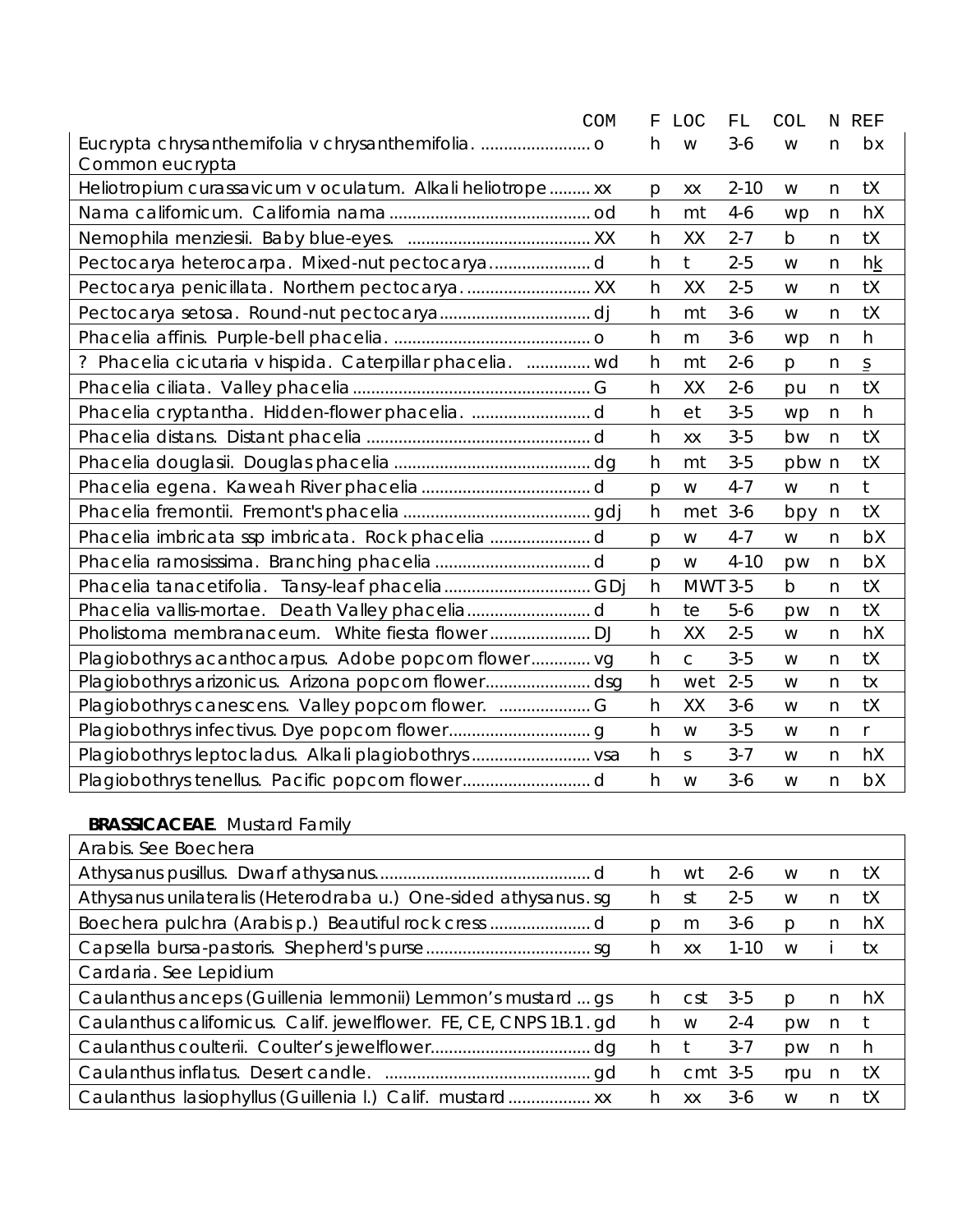| <b>COM</b>                                                                                 | F            | LOC         | FL       | <b>COL</b> | N            | REF |
|--------------------------------------------------------------------------------------------|--------------|-------------|----------|------------|--------------|-----|
| Lemmon's jewelflower 1B.2                                                                  | h            | wm          | $3-5$    | puw n      |              | hX  |
|                                                                                            | h            | CS          | $2 - 7$  | y          | n            | tX  |
|                                                                                            | h            | ec          | $5 - 8$  | y          |              | tx  |
|                                                                                            | h            | $\mathsf C$ | $2 - 5$  | W          | n            | bX  |
|                                                                                            | $\mathsf{p}$ | cm          | $3-9$    | y          | n            | сX  |
| Guillenia. See Caulanthus                                                                  |              |             |          |            |              |     |
| Heterodraba. See Athysanus                                                                 |              |             |          |            |              |     |
|                                                                                            | p            |             | CWt 4-10 | y          |              | tX  |
|                                                                                            | h            | $\mathsf S$ | $2 - 7$  | W          | n            | tX  |
| Lepidium acutidens (Lepidium dictyotum v a.)  AGs                                          | h            | St          | $2 - 4$  | W          | n            | t   |
| Sharp-toothed peppergrass                                                                  |              |             |          |            |              |     |
|                                                                                            | h            | Sct         | $3-6$    | W          | n            | teX |
| ? Lepidium draba (Cardaria d.) Heart-podded hoary cress g<br>1L Extirpation proceeding '04 | p            | W           | $4 - 8$  | W          | İ.           | bX  |
| Lepidium jaredii. Jared's peppergrass. CNPS 1B.2.  as                                      | h            | S           | $3 - 4$  | y          | n            | tX  |
| Hairy-fruit peppergrass                                                                    | h            | SC          | $3-6$    | W          | n            | h   |
|                                                                                            | h            | XX          | $2 - 3$  | W          | n            | tX  |
| Nasturtium officinale (Rorippa nasturtium-aquaticum).  r                                   | p            | W           | $3 - 11$ | W          | n            | bX  |
| Water cress. 1L                                                                            |              |             |          |            |              |     |
| Rorippa. See Nasturtium                                                                    |              |             |          |            |              |     |
|                                                                                            | h            | <b>CW</b>   | $3 - 10$ | y          |              | tX  |
|                                                                                            | h            | C           | $5 - 7$  | y          |              | hX  |
|                                                                                            | h            | $\mathsf C$ | $1 - 4$  | y          |              | tX  |
|                                                                                            | h            | <b>CV</b>   | $5 - 6$  | y          |              | kX  |
|                                                                                            | $\mathsf{p}$ | XX          | $4 - 9$  | y          | n            | tX  |
|                                                                                            | h            | wm          | $2 - 6$  | W          | n            | hX  |
|                                                                                            | h            | wt          | $3 - 5$  | wp         | n            | t   |
|                                                                                            | h            | XX          | $3 - 5$  | y          | n            | tX  |
| <b>CACTACEAE.</b> Cactus Family                                                            |              |             |          |            |              |     |
| Cane cholla. 1L                                                                            | $\mathsf S$  | W           | $4 - 7$  | y          | $\mathsf{n}$ | bX  |
|                                                                                            | $\mathsf S$  | W           |          |            | İ            | d   |
| <b>CAMPANULACEAE.</b> Bellflower Family                                                    |              |             |          |            |              |     |
| Nemacladus californicus (Parishella c.) Calif. parishella  dg                              | h            | m           | $4 - 5$  | W          | n            | hX  |
| Nemacladus twisselmanii. Twisselman's nemacladus<br>CNPS 1B.2. 1L                          | h            | m           | spr      | W          | n            | b   |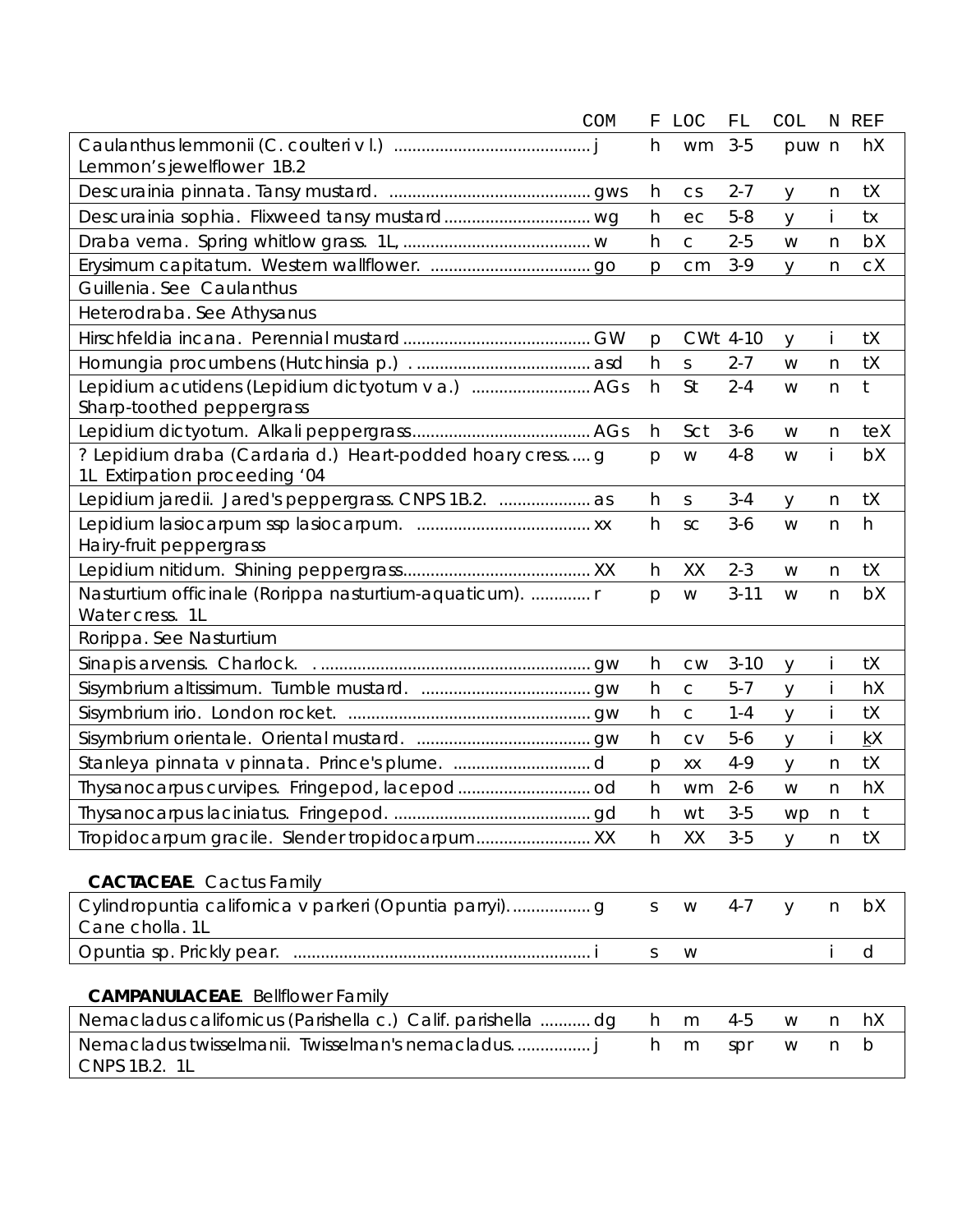#### **CAPPARACEAE.** See CLEOMACEAE

#### **CAPRIFOLIACEAE**. Honeysuckle Family

| Lonicera subspicata v denudata. Southern honeysuckle  jod v mw 6-7 y |  |  |  |
|----------------------------------------------------------------------|--|--|--|
| Sambucus. See ADOXACEAE                                              |  |  |  |

#### **CARYOPHYLLACEAE**. Pink Family

| h c |                | 4-9     | W  |    | СX        |
|-----|----------------|---------|----|----|-----------|
| h.  | e              | $4-6$   |    |    | S.        |
| h.  | W              | $3-6$   |    |    | КX        |
| h.  |                | $3-6$   | W  |    | $\subset$ |
| h.  | <b>SW</b>      | $6 - 8$ | W  | n  | hX        |
| h.  | SC.            | $3-9$   | W  | n. | tΧ        |
| h.  | $\overline{C}$ | 4-9     | DI |    | bX        |
|     | M              | $2-9$   | W  |    |           |
| h.  | Ce.            | $3-5$   |    |    | tX        |

#### **CHENOPODIACEAE**. Goosefoot Family

|                                                                                     | S. | S          | $6 - 8$  |   | n  | tX           |
|-------------------------------------------------------------------------------------|----|------------|----------|---|----|--------------|
| Atriplex argentea (v expansa?) Silverscale, fogweed ASG                             | h  | SC         | $7 - 11$ |   | n. | kX           |
|                                                                                     | S. | ce         | $6 - 8$  |   | n. | hX           |
|                                                                                     | S. | mw         | $4 - 7$  |   | n  | jX           |
|                                                                                     | h  | S.         |          |   | n  | $\mathsf{r}$ |
| Atriplex coronata v coronata. Crownscale. CNPS 4.2 as                               | h  | <b>SC</b>  | $3 - 10$ |   | n  | bX           |
| Atriplex coronata v vallicola (A. v.) Lost Hills crownscale as<br><b>CNPS 1B.2.</b> | h  | S          | $4 - 9$  |   | n  | tX           |
| Atriplex covillei (A. phyllostegia). Coville's orachsad                             | h  | <b>CW</b>  | $4 - 8$  |   | n  | kgX          |
|                                                                                     | p  | cew 4-11   |          |   | n  | tX           |
|                                                                                     | S. | wm         | $7 - 10$ |   | n. | hX           |
|                                                                                     | S. | XX         | $7 - 10$ |   | n  | tX           |
|                                                                                     | h  | S.         | $7 - 10$ |   |    | tX           |
|                                                                                     | h  | tw         | $4 - 10$ |   | n  | tg           |
|                                                                                     | S  | SCe        | $4-6$    |   | n  | tX           |
|                                                                                     | h  | S          | $3-6$    |   |    | bX           |
| Bassia hyssopifolia. 5-hooked bassia. Eradicated?  ws                               | h  | $†$        | $5 - 10$ |   |    | bX           |
|                                                                                     | h  | XX         | $6 - 10$ |   |    | t.           |
|                                                                                     | p  | tw         | $3-9$    |   | n  | tX           |
|                                                                                     | S. | wt         | $3-6$    |   | n  | hX           |
|                                                                                     | S. | <b>ETW</b> | $5 - 7$  | W | n  | hX           |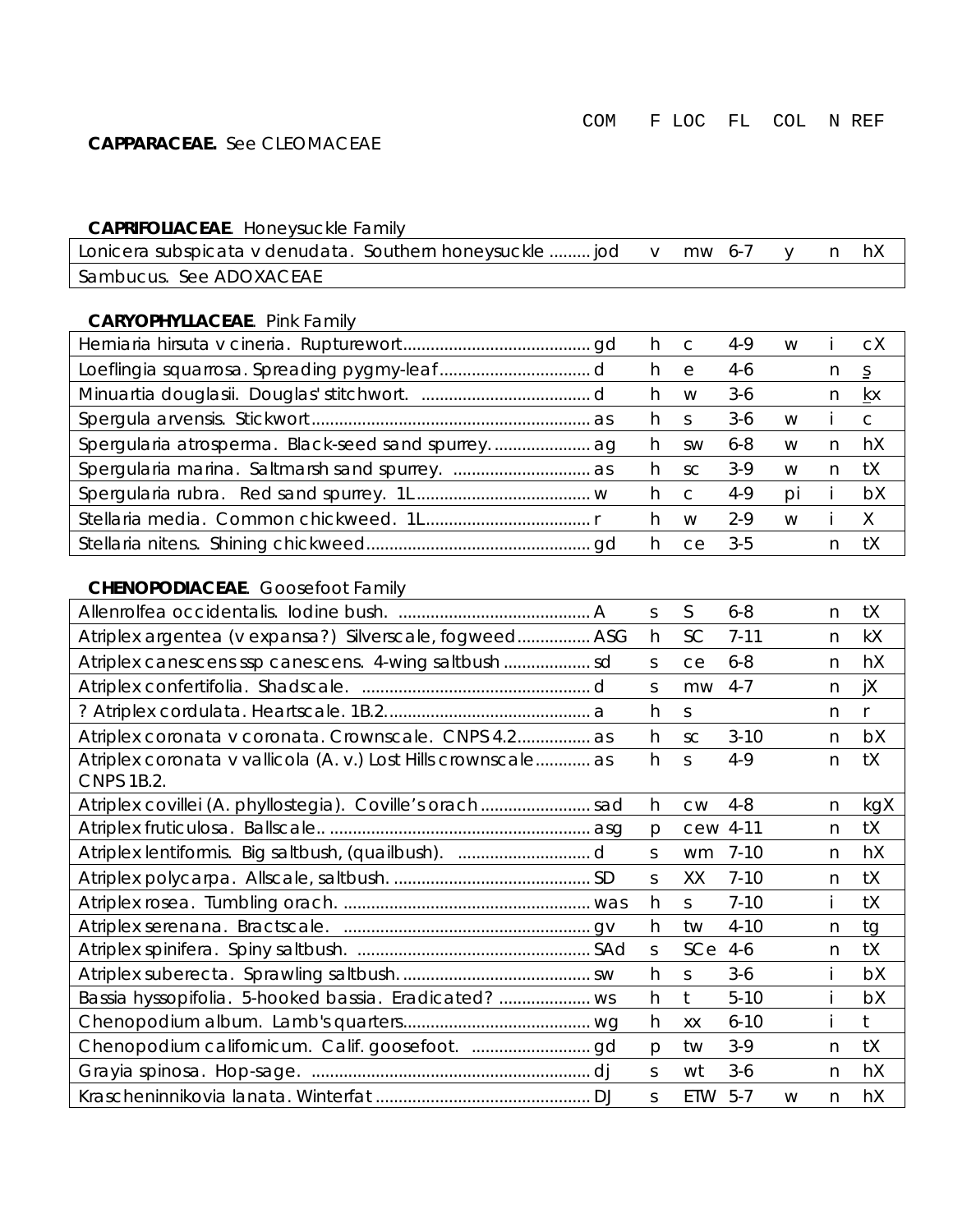|                                                               | <b>COM</b> | F            | <b>LOC</b>   | ${\rm FL}$ | <b>COL</b>  |   | N REF           |
|---------------------------------------------------------------|------------|--------------|--------------|------------|-------------|---|-----------------|
| Monolepis nuttalliana. Nuttall's poverty weed  sa             |            | h            | $\mathsf S$  | $4 - 9$    |             | n | hX              |
|                                                               |            | h            | XX           | $7 - 10$   |             |   | tX              |
|                                                               |            | $\mathsf{S}$ | S.           | $5-9$      |             | n | tX              |
|                                                               |            |              |              |            |             |   |                 |
| <b>CLEOMACEAE</b> (CAPPARACEAE)                               |            |              |              |            |             |   |                 |
|                                                               |            | $\mathsf{S}$ | wt           | any        | y           | n | tX              |
| <b>CONVOLVULACEAE.</b> Morning-glory Family                   |            |              |              |            |             |   |                 |
| Convolvulus arvensis. Orchard morning glory, bindweed  wg     |            | $\mathsf{p}$ | $\mathsf C$  | $3 - 10$   | W           |   | tx              |
|                                                               |            | p            | S            | $5 - 10$   | W           | n | tX              |
|                                                               |            | $\vee$       | W            |            |             | n | tX              |
| <b>CRASSULACEAE.</b> Stonecrop Family                         |            |              |              |            |             |   |                 |
|                                                               |            | h            | VS           | $3 - 6$    |             | n | $\underline{k}$ |
|                                                               |            | h            | ew           | $2 - 5$    |             | n | cX              |
|                                                               |            | h            | $\vee$       | $2 - 5$    |             |   | $\underline{k}$ |
|                                                               |            | $\mathsf{p}$ | W            | $4 - 7$    | yr          | n | bX              |
|                                                               |            |              |              |            |             |   |                 |
| <b>CUCURBITACEAE.</b> Gourd Family                            |            |              |              |            |             |   |                 |
|                                                               |            | $\vee$       | $\mathsf{C}$ | $6 - 8$    | y           | n | hX              |
|                                                               |            | $\vee$       | wct          | 4-9        | y           | n | hX              |
|                                                               |            | $\vee$       | $wme$ 2-4    |            | W           | n | hX              |
|                                                               |            |              |              |            |             |   |                 |
| <b>CUSCUTACEAE.</b> See CONVOLVULACEAE                        |            |              |              |            |             |   |                 |
| <b>ERICACEAE.</b> Heath Family                                |            |              |              |            |             |   |                 |
|                                                               |            | S            | wm           | $12-3$     | W           | n | tX              |
|                                                               |            |              |              |            |             |   |                 |
| <b>EUPHORBIACEAE.</b> Spurge Family                           |            |              |              |            |             |   |                 |
|                                                               |            | h            | XX           | $5-9$      |             | n | tX              |
| Croton setigerus (Eremocarpus s.) Turkey mullein, doveweed WG |            | h            | XX           | $5 - 10$   |             | n | tX              |
|                                                               |            | h            | W            | $3-6$      |             | n | $\mathbf{q}$    |
|                                                               |            |              |              |            |             |   |                 |
|                                                               |            |              |              |            |             |   |                 |
| <b>FABACEAE.</b> Legume Family (Pea Family)                   |            |              |              |            |             |   |                 |
| Acmispon brachycarpus (Lotus humistratus). Hill lotus  dg     |            | h            | wt           | $3-6$      | у           | n | tX              |
|                                                               |            | $\mathsf S$  | wt           | $3 - 8$    | У           | n | tX              |
| Acmispon maritimus (Lotus salsuginosus). Coastal lotusd       |            | h            | tw           | $3-6$      | y           | n | hX              |
|                                                               |            | h            | ew           | $3-6$      | y           | n | hX              |
|                                                               |            | h            | XX           | $3-6$      | У           | n | tX              |
| Astragalus asymmetricus. San Joaquin milkvetch wgd            |            | $\mathsf{p}$ | $t$          | $4 - 7$    | $\mathsf C$ | n | t               |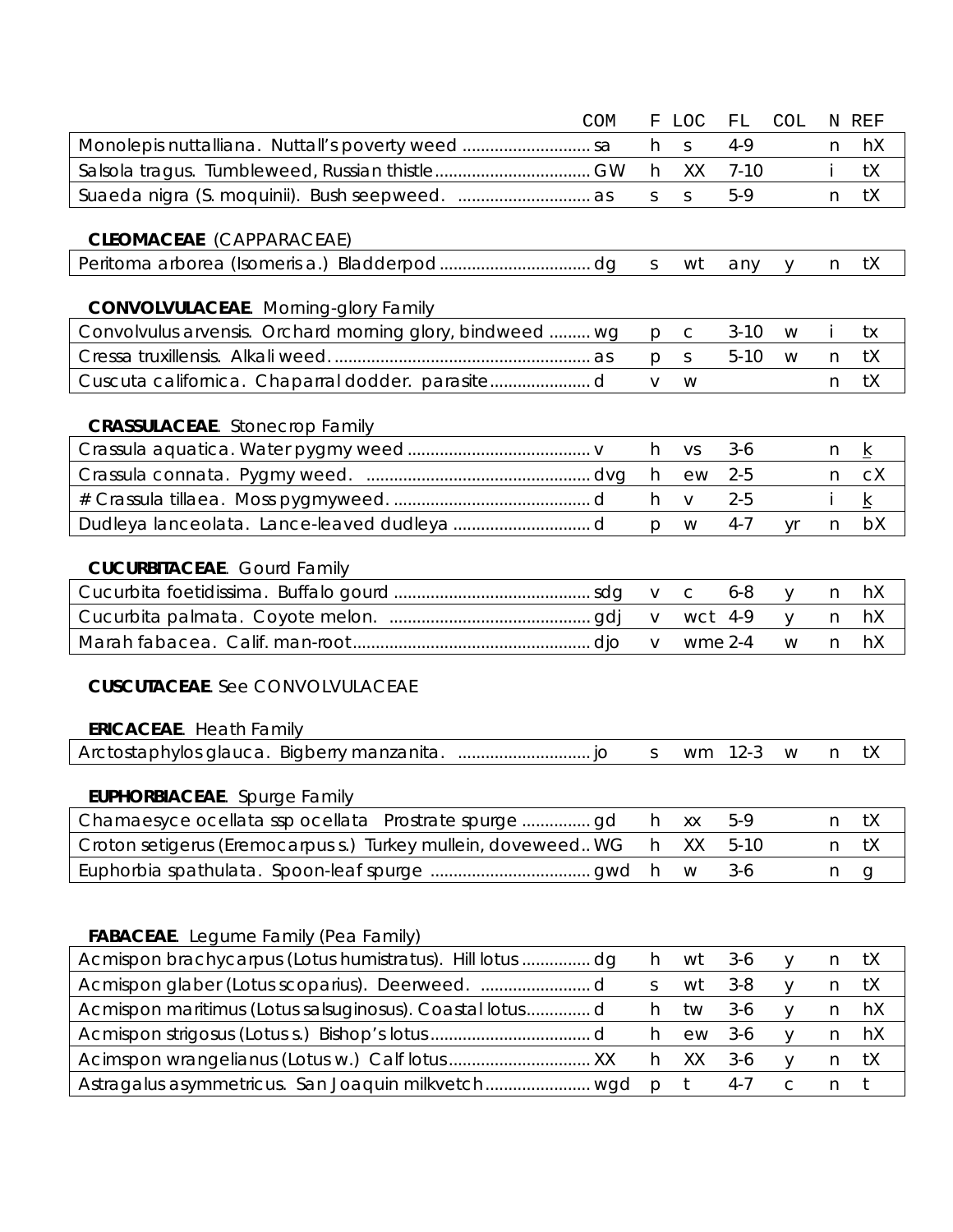|                                                                                      | <b>COM</b> | F | <b>LOC</b>     | FL       | COL          |              | N REF       |
|--------------------------------------------------------------------------------------|------------|---|----------------|----------|--------------|--------------|-------------|
|                                                                                      |            | h | wet            | $2 - 5$  | pw           | n            | hX          |
| Two-seeded milkvetch                                                                 |            | h | $\vee$         | $2 - 5$  | pw           | n            | h           |
|                                                                                      |            | p | cwt            | $4 - 7$  | $\mathsf{C}$ | n            | tX          |
|                                                                                      |            | p | t              | $4-6$    | p            | n            | h           |
| Astragalus lentiginosus v nigricalycis. Freckled or black-  gdj<br>haired milkvetch. |            | p | XX             | $2 - 5$  | $\mathsf{C}$ | n            | tX          |
|                                                                                      |            | p | tMw 4-6        |          | $\mathsf C$  | n            | h           |
| Astragalus oxyphysus. Stanislaus milkvetch. SDG                                      |            | p | <b>CEW 3-6</b> |          | $\mathsf{C}$ | n            | tX          |
|                                                                                      |            | p | W              | $5 - 7$  | y            | n            | d           |
| Lotus. See Acmispon                                                                  |            |   |                |          |              |              |             |
|                                                                                      |            | S | wt             | $3-6$    | p            | n            | tX          |
|                                                                                      |            | h | Cet            | $3-6$    | b            | n            | tX          |
|                                                                                      |            | h | VC             | $3-5$    | pub          | $\mathsf{n}$ | hx          |
| Lupinus microcarpus v horizontalis. Chick lupineGD                                   |            | h | TE             | $4 - 5$  | p            | n            | hX          |
|                                                                                      |            | h | XX             | $3-6$    | ppi          | n            | tX          |
|                                                                                      |            | h | etc            | $3-6$    | b            | n            | tX          |
|                                                                                      |            | h | W              | $2 - 5$  | bp           | n            | mX          |
|                                                                                      |            | h | W              | $3 - 7$  | У            |              | tx          |
|                                                                                      |            | h | $\mathsf C$    | $4 - 10$ | у            |              | Χ           |
| Prosopis glandulosa v torreyana. Honey mesquite                                      |            | S | е              | $4 - 8$  |              | n            |             |
|                                                                                      |            | t | <b>CW</b>      | $5-6$    | W            |              | $\mathsf b$ |
|                                                                                      |            | h | CWt 3-6        |          | p            | n            | tX          |
|                                                                                      |            | h | $\mathsf C$    | $3-6$    | p            | n            | bX          |
| Trifolium depauperatum v depauperatum. Dwarf sack clover gs                          |            | h | <b>SV</b>      | $3 - 5$  | pw           | n            | tX          |
| Trifolium depauperatum v truncatum. Truncate sack clover  gvw                        |            | h | $\mathsf{C}$   | $4 - 6$  | p            | n            | bX          |
|                                                                                      |            | h | W              | $4 - 6$  | pw           | n            | hX          |
|                                                                                      |            | р | W              | $5 - 8$  | p            |              | bX          |
|                                                                                      |            | h | XX             | $3-6$    | pu           | n            | tX          |
| Trifolium olivaceum (T. albopurpureum v o.) Olive clover g                           |            | h | $\mathsf C$    | $4 - 5$  | p            | n            | sΧ          |
|                                                                                      |            | h | wt             | $3-6$    | p            | n            | tX          |
|                                                                                      |            | h | $\mathsf{C}$   | $3-6$    | $\mathsf{p}$ | İ.           | sΧ          |
|                                                                                      |            | h |                | $3-5$    | pw           | n            | d           |
| <b>FAGACEAE.</b> Oak Family                                                          |            |   |                |          |              |              |             |
|                                                                                      |            |   | ts w           | $1 - 3$  |              | n.           | kX          |

|  | t mwt4-5 |  |  |
|--|----------|--|--|
|  | N/It     |  |  |

**FRANKENIACEAE**. Frankenia Family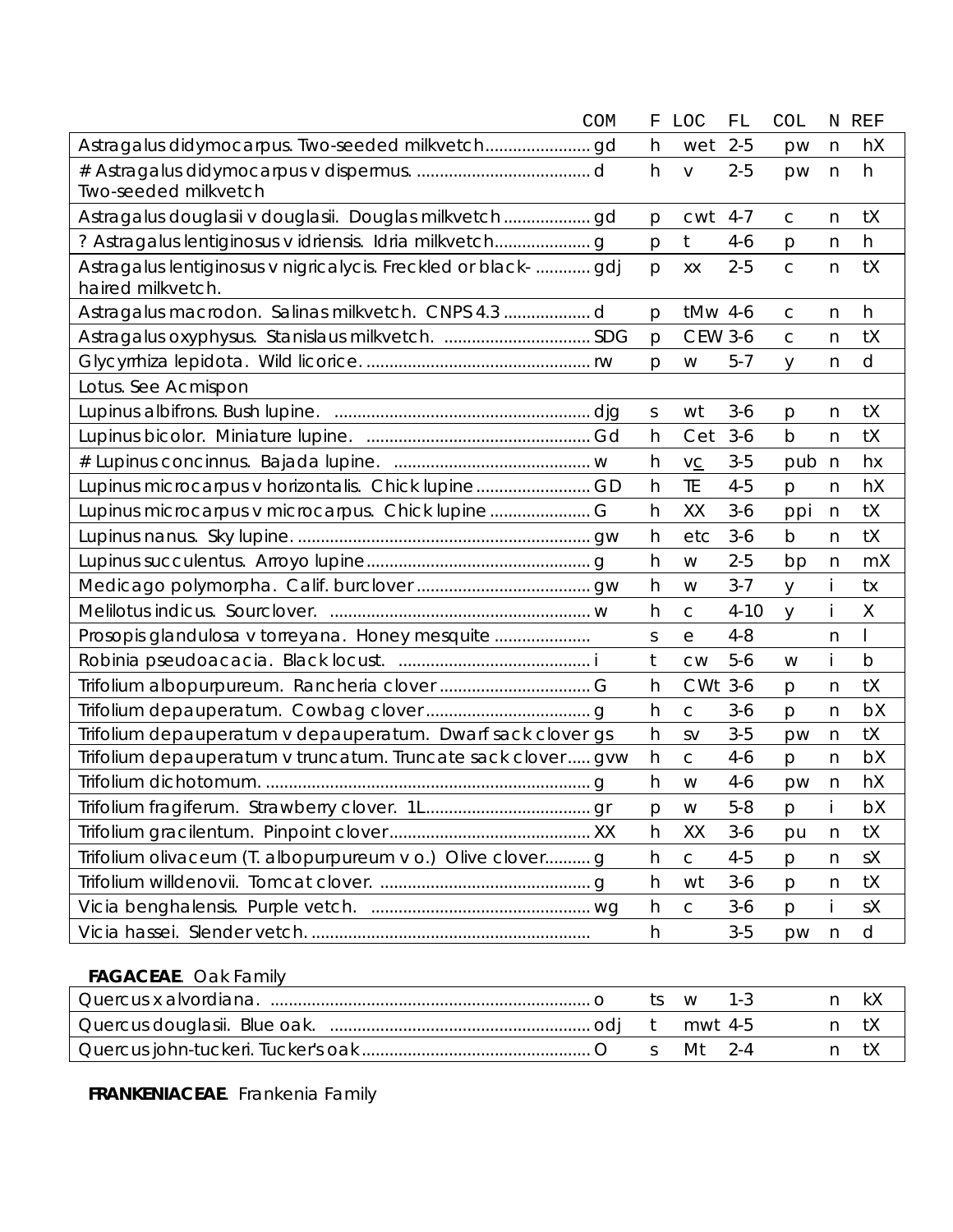| COM                                                                           | F  | LOC          | FL      | <b>COL</b>   |   | N REF |
|-------------------------------------------------------------------------------|----|--------------|---------|--------------|---|-------|
|                                                                               | S. | S            | $4-9$   | p            | n | tX    |
|                                                                               |    |              |         |              |   |       |
| <b>GARRYACEAE.</b> Silk Tassel Family                                         |    |              |         |              |   |       |
|                                                                               | S. | m            | $2 - 4$ |              | n | hX    |
|                                                                               |    |              |         |              |   |       |
| <b>GENTIANACEAE.</b> Gentian Family                                           |    |              |         |              |   |       |
| Zeltnera exaltata (Centaurium e.) Tall centaury                               | h. | W            | $5 - 8$ | $\mathsf{p}$ | n | iХ    |
|                                                                               |    |              |         |              |   |       |
| <b>GERANIACEAE.</b> Geranium Family                                           |    |              |         |              |   |       |
| California macrophylla (Erodium m.) Round-leaf filaree gj<br><b>CNPS 1B.1</b> | h. | cmt 3-7      |         | W            | n | tX    |
|                                                                               | h  | C            | $3 - 7$ | $\mathsf{p}$ |   | C     |
|                                                                               | h. | $\mathsf{C}$ | $3 - 7$ | $\mathsf{p}$ |   | bX    |
| Erodium macrophylla. See California m.                                        |    |              |         |              |   |       |
|                                                                               | h. | XX           | $2 - 9$ | p            |   | tΧ    |
|                                                                               | h. | W            | $2-9$   | <b>D</b>     |   | sg    |
|                                                                               |    |              |         |              |   |       |
| <b>GROSSULARIACEAE.</b> Gooseberry Family                                     |    |              |         |              |   |       |
|                                                                               | S. | W            | $2 - 4$ | $\vee$       | n | hX    |

### **HYDROPHYLLACEAE**. See BORAGINACEAE

#### **LAMIACEAE**. Mint Family

| Acanthomintha obovata ssp cordata. Heart-leaved thornminto | h.           | mc             | 4-7      | W            | n. | bX |
|------------------------------------------------------------|--------------|----------------|----------|--------------|----|----|
|                                                            | $\mathsf{D}$ | XX             | $3 - 11$ | W            |    | tX |
|                                                            | h            |                | $7 - 10$ | WD.          | n. | C  |
|                                                            | h.           | wm 5-8         |          | <sub>D</sub> | n. | hX |
|                                                            | h.           | WET 3-5        |          | $\mathsf{D}$ | n. | tX |
|                                                            | h.           | wt             | $3-6$    | bpu n        |    | tX |
|                                                            | S.           | WM 4-6         |          | <sub>D</sub> | n  | hX |
|                                                            | S.           | tw             | $3-6$    | W            | n. | hX |
|                                                            | <sub>D</sub> | W              | $5 - 10$ | W            | n. | mX |
|                                                            | h.           | XX             | $6 - 11$ | <sub>b</sub> | n  | tX |
| Trichostema ovatum. San Joaquin bluecurls. CNPS 4.2g       | h.           | $\overline{C}$ | 7-10     | $\mathsf{D}$ | n  | hX |

| <b>LOASACEAE.</b> Loasa Family |  |  |  |  |
|--------------------------------|--|--|--|--|
|                                |  |  |  |  |
|                                |  |  |  |  |
|                                |  |  |  |  |
|                                |  |  |  |  |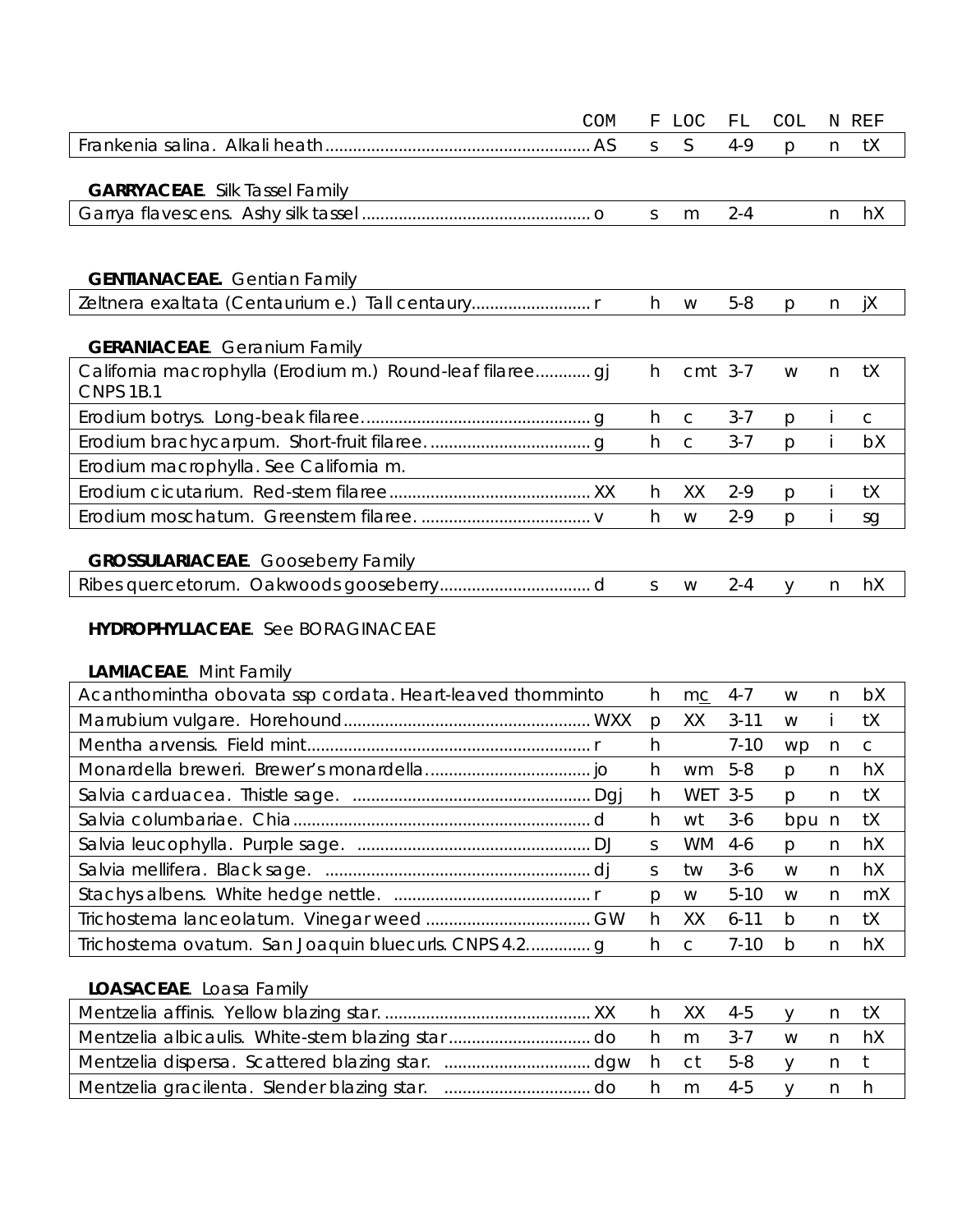|                                                                     | <b>COM</b> | F            | LOC          | FL       | <b>COL</b>   |    | N REF           |
|---------------------------------------------------------------------|------------|--------------|--------------|----------|--------------|----|-----------------|
| Mentzelia laevicaulis. Smooth-stem or giant blazing star. 1L d      |            | p            | W            | $5 - 10$ | y            | n  | bX              |
|                                                                     |            | h            | TMe 3-5      |          | $\circ$      | n  | tX              |
|                                                                     |            |              |              |          |              |    |                 |
| <b>MALVACEAE.</b> Mallow Family                                     |            |              |              |          |              |    |                 |
|                                                                     |            | h            | $\mathsf{t}$ | $3-5$    | W            | n  | h               |
|                                                                     |            | h            | XX           | $3-5$    | p            | n  | tX              |
| Eremalche parryissp kernensis. Kern mallow. CNPS 1B.1.  s           |            | h            |              | $3-5$    | pw           | n  | h               |
|                                                                     |            | h            | $\mathsf{C}$ | $3-5$    | W            | İ. | h               |
|                                                                     |            | h            | <b>WS</b>    | $4 - 11$ | W            | n  | cX              |
|                                                                     |            |              |              |          |              |    |                 |
| <b>MELIACEAE.</b> Mahogany Family                                   |            |              |              |          |              |    |                 |
|                                                                     |            | t            | $\mathsf{C}$ |          |              |    | bX              |
|                                                                     |            |              |              |          |              |    |                 |
| <b>MONTIACEAE</b> (Previously in PORTULACACEAE)                     |            |              |              |          |              |    |                 |
|                                                                     |            | h            | XX           | $2 - 5$  | $\mathsf{r}$ | n  | tx              |
|                                                                     |            | h            | W            | $1 - 7$  | wp           | n  | $\mathsf X$     |
|                                                                     |            | h            | W            | $4 - 7$  | wpi          | n  | hf              |
|                                                                     |            | h            | W            | $4 - 7$  | wpi          | n  | $\underline{k}$ |
|                                                                     |            | h            | $t$          | $5 - 8$  | W            | n  | $\mathsf{r}$    |
| Claytonia parviflora ssp parviflora. Small-flowered claytonia       |            | h            | W            | $3-6$    |              | n  | f               |
| Claytonia parviflora ssp viridis. Green small-flowered claytonia jd |            | h            | wt           | $4-6$    |              | n  | bX              |
|                                                                     |            | h            | XX           | $1 - 5$  | W            | n  | t               |
| <b>MORACEAE.</b> Mulberry Family                                    |            |              |              |          |              |    |                 |
|                                                                     |            | $\mathsf{t}$ | $\mathsf C$  | $4 - 6$  |              |    | $\vee$          |
|                                                                     |            |              |              |          |              |    |                 |
| <b>MYRTACEAE.</b> Myrtle Family                                     |            |              |              |          |              |    |                 |
| Eucalyptus polyanthemos. Silver dollar gum.  i                      |            | t            |              | $12 - 2$ |              |    | V               |
|                                                                     |            | t            |              | $5 - 8$  |              |    | V               |
|                                                                     |            |              |              |          |              |    |                 |
| NYCTAGINACEAE. Four o'Clock Family                                  |            |              |              |          |              |    |                 |
|                                                                     |            | h            | etm 4-7      |          | $\mathsf{p}$ | n  | hx              |
|                                                                     |            | p            | W            | $5-6$    | p            | n  | r               |
| Mirabilis laevis v crassifolia (M. calif.) Wishbone bush d          |            | S            | tw           | $12-6$   | p            | n  | hX              |
|                                                                     |            | p            | t            | $4 - 8$  | p            | n  | h               |
|                                                                     |            |              |              |          |              |    |                 |
| <b>OLEACEAE.</b> Olive Family                                       |            |              |              |          |              |    |                 |
|                                                                     |            | S            | wm           | $3 - 4$  |              | n  | $\overline{S}$  |
|                                                                     |            |              |              |          |              |    |                 |
| <b>ONAGRACEAE</b> . Evening Primrose Family                         |            |              |              |          |              |    |                 |

*Camissonia.* See *also Camissoniopsis, Eremothera, Eulobus, Tetrapteron*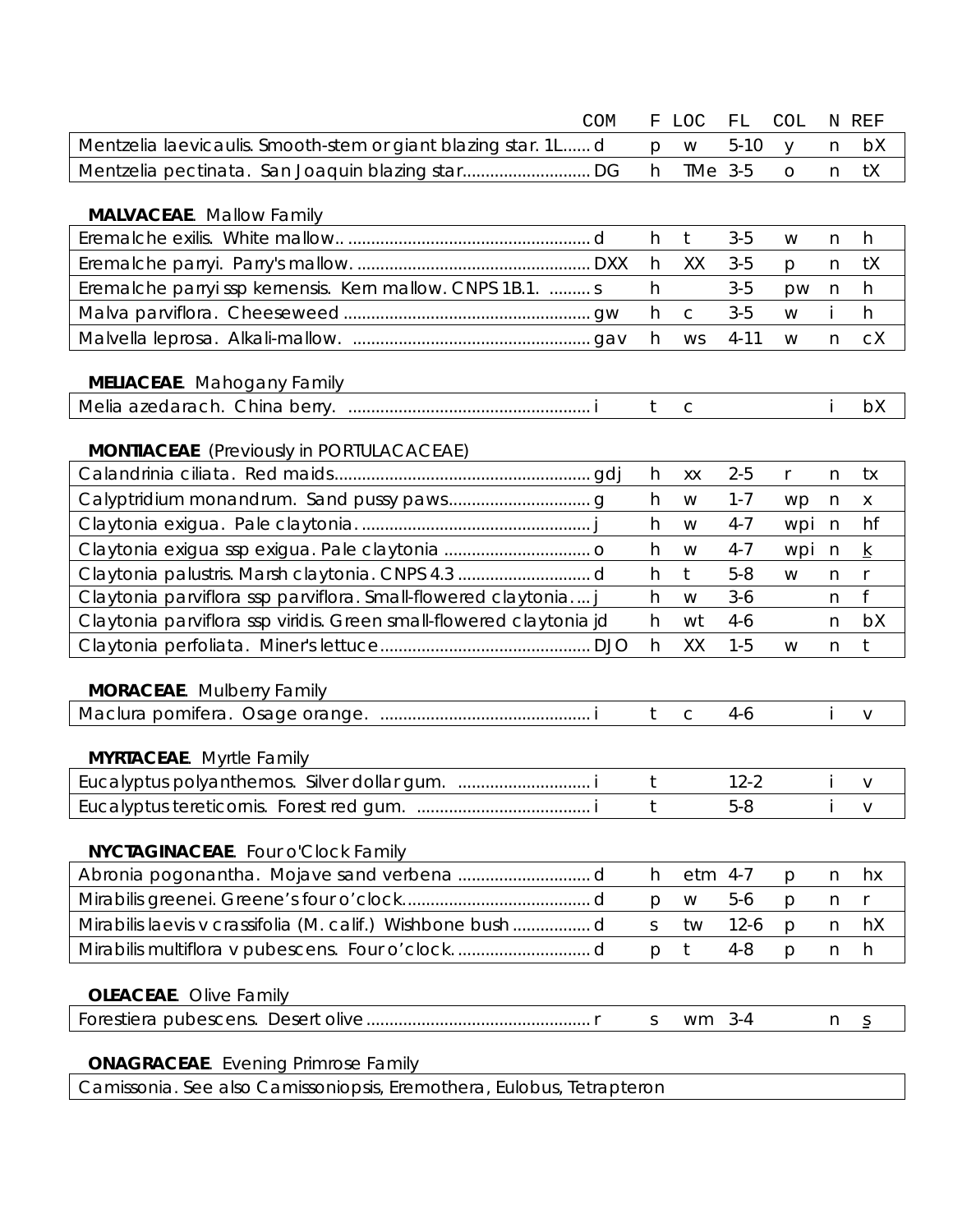| COM                                                            | F  | LOC          | FL       | <b>COL</b>   |              | N REF           |
|----------------------------------------------------------------|----|--------------|----------|--------------|--------------|-----------------|
| Camissonia campestris ssp campestris. Mojave sun cup GD        | h. | XX           | $3-5$    | V            | n            | hX              |
|                                                                | h. | wet          | $5-6$    | y            | n            | tX              |
|                                                                | h  | t            | $3 - 8$  | V            | n            | bX              |
|                                                                | h  | W            | $3-5$    | y            | n            | bX              |
| Camissoniopsis micrantha (Camissonia m.) 1L & plant,  d        | h  | $t$          | $3-5$    | y            | n            | bX              |
| Clarkia cylindrica ssp cylindrica. Farewell to spring  GDJ     | h  | XX           | $4 - 6$  | p            | n            | tX              |
|                                                                | h  | W            | $4 - 5$  | p            | n            | $k^3X$          |
|                                                                | h  | wmt          | 4-8      | p            | n            | tX              |
|                                                                | h  | t            | $4 - 5$  | $\mathsf{p}$ | n            | vsX             |
|                                                                | h  | W            | 4-9      | pi           | n            | <u>tk</u> X     |
| Clarkia xantiana ssp parviflora. Kern Cyn clarkia. CNPS 4.2  d | h  | $t$          | $5-6$    | prw          | n            | $\mathsf{r}$    |
| Epilobium campestre (E. pygmaeum, Boisduvalia)                 | h  | $\mathsf{C}$ | $5-9$    | $\mathsf{p}$ | n            | h               |
|                                                                | S. | wt           | $6 - 12$ | r            | n            | tX              |
| Epilobium ciliatum ssp ciliatum. Fringed willow herb           | p  | W            | $6 - 10$ | wp           | $\mathsf{n}$ | $k^3$           |
| Eremothera boothii ssp decorticans (Camissonia b.)GD           | h  | MT           | $3-6$    | W            | n            | tX              |
| Shredding evening primrose.                                    |    |              |          |              |              |                 |
|                                                                | h  | W            | $4 - 6$  | $\vee$       | n            | bX              |
|                                                                | h  | C            | $3-5$    | W            | n            | $\underline{k}$ |
| Tetrapteron graciliflorum (Camissonia g.) Hill sun cup g       | h  | ct           | $3 - 4$  | y            | n            | fX              |
| Tetrapteron palmeri (Camissonia p.) Palmer's sun cupd          | h  | tew          | $4 - 5$  | V            | n            | hX              |

## **OROBANCHACEAE.** Broom-rape Family

(*Castilleja* and *Cordylanthus* previously in SCROPHULARIACEAE)

|                                                                    | n.  | tc        | 3-5   | W            | n. | - n |
|--------------------------------------------------------------------|-----|-----------|-------|--------------|----|-----|
|                                                                    | n.  | <b>CW</b> | 3-6   | DI           | n. | hX  |
| Castilleja densiflora ssp densiflora. Dense-flower owl's clover  q | h c |           | $3-5$ | pu           | n  | hX  |
|                                                                    | h.  | XX.       | $3-5$ | D            |    | tΧ  |
|                                                                    | D   | W         | $3-6$ |              | n. | †x  |
|                                                                    | Ŋ   | wmt 4-6   |       | $\mathsf{C}$ | n  | hX  |
| Castilleja subinclusa ssp subinclusa. Longleaf paintbrush D        | Ŋ   | WM 4-7    |       | rv           | n  | hX  |
| Cordylanthus rigidus ssp rigidus. Rigid bird's beak. do            | h.  | twm 6-9   |       | V            |    | tX  |
|                                                                    |     | W         | 5     | <b>WV</b>    |    | sh  |

### **PAPAVERACEAE**. Poppy Family

|                                                             | m 4-6  |          |        |      |  |
|-------------------------------------------------------------|--------|----------|--------|------|--|
|                                                             |        | 3-6      |        | n tk |  |
|                                                             |        |          | yo ntX |      |  |
|                                                             |        |          |        |      |  |
|                                                             |        | h we 3-5 | yo ntX |      |  |
| # Eschscholzia rhombipetala. Diamond-petaled Calif. poppy g | CV 3-4 |          |        |      |  |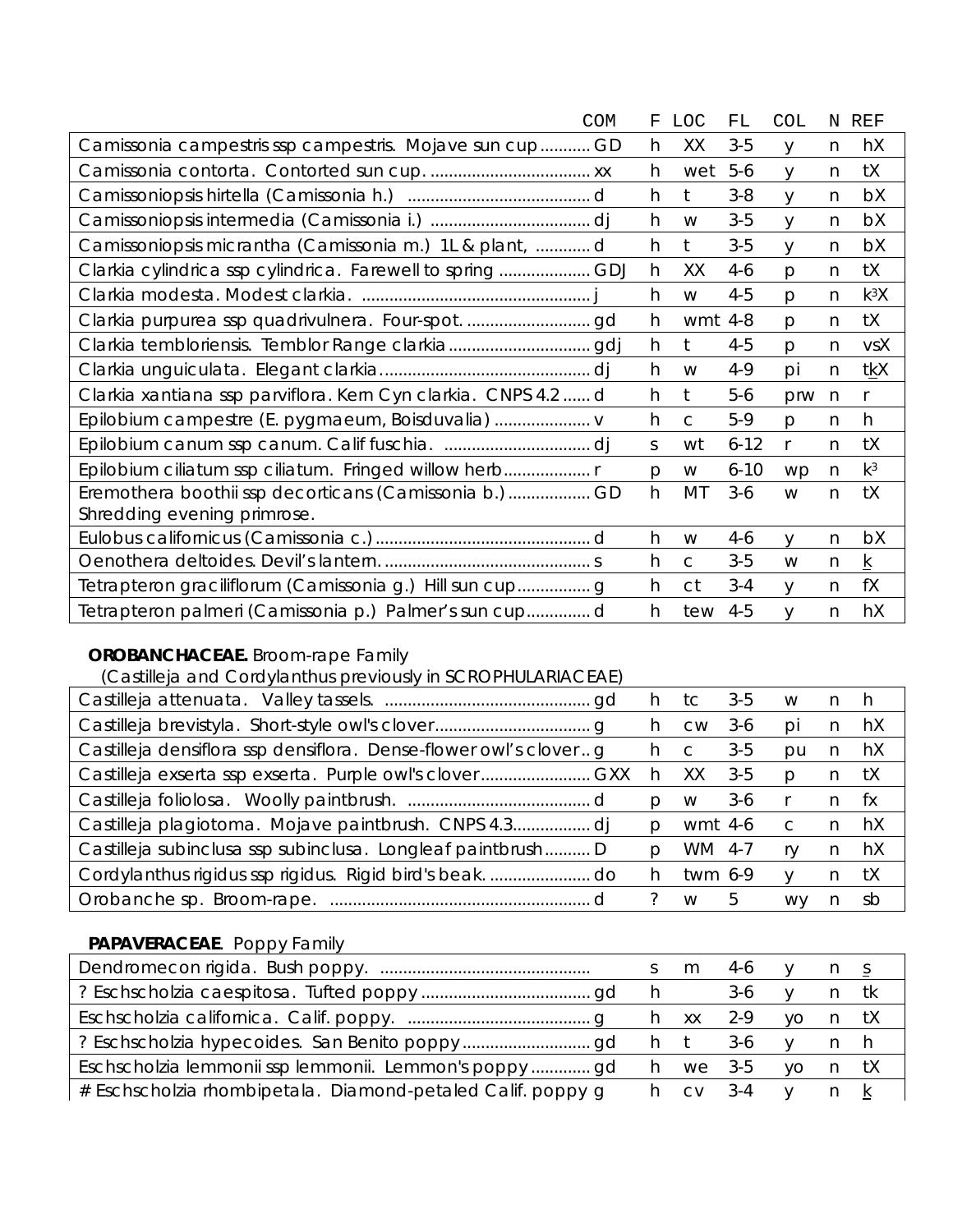| <b>CNPS 1B.1.</b>                                                                                                                 | COM                      |              | F LOC        | FL      | <b>COL</b>   |              | N REF           |
|-----------------------------------------------------------------------------------------------------------------------------------|--------------------------|--------------|--------------|---------|--------------|--------------|-----------------|
| Papaver heterophyllum (Stylomecon h.) Wind poppydj                                                                                |                          | h            | wem 4-5      |         | $\circ$      | n            | tX              |
|                                                                                                                                   |                          | h            | XX           | $3 - 5$ | C            | n            | tX              |
| Stylomecon. See Papaver                                                                                                           |                          |              |              |         |              |              |                 |
|                                                                                                                                   |                          |              |              |         |              |              |                 |
| PHYRMACEAE. Lopseed Family. (Previously in SCROPHULARIACEAE)                                                                      |                          |              |              |         |              |              |                 |
|                                                                                                                                   |                          | S            | WC           | $3-6$   | yo           | n            | h               |
|                                                                                                                                   |                          | h            | wt           | $3 - 8$ | y            | n            | tX              |
| PLANTAGINACEAE. Plaintain Family.<br>(Antirrhinum, Collinsia, Keckiella, Penstemon, and Veronica<br>formerly in SCROPHULARIACEAE) |                          |              |              |         |              |              |                 |
| Antirrhinum ovatum. Oval-leaved snapdragon. CNPS 4.2  jd                                                                          |                          | h            | m            | $5 - 7$ | p            | n            | hX              |
|                                                                                                                                   |                          | h            | $\mathsf{C}$ | $3-6$   |              | n            | h               |
| Collinsia bartsiifolia v davidsonii. White blue-eyed Mary.  dg                                                                    |                          | h            | et           | $4-6$   | p            | $\mathsf{n}$ | hX              |
|                                                                                                                                   |                          | h            | m            | $3-6$   | wpu n        |              | S X             |
| Collinsia sparsiflora v collina. Few-flowered collinsiad                                                                          |                          | h            | W            | $3 - 4$ | p            | n            | bX              |
|                                                                                                                                   |                          | $\mathsf S$  | W            | $5 - 7$ | W            | n            | $\mathsf{g}$    |
|                                                                                                                                   |                          | h            | wmt 4-7      |         | r            | n            | tX              |
|                                                                                                                                   |                          | h            | <sub>S</sub> | $4-6$   |              | n            | hX              |
|                                                                                                                                   |                          | h            | XX           | $3 - 5$ |              | n            | tX              |
|                                                                                                                                   |                          | h            | $\rm e$      | $1 - 4$ |              | $\tilde{?}$  | tX              |
| # Veronica peregrina ssp xalapensis. Purslane speedwell  vg                                                                       |                          | h            | $\mathsf{C}$ | $4 - 8$ | W            | n            | $\underline{k}$ |
| PLATANACEAE. Sycamore Family                                                                                                      |                          |              |              |         |              |              |                 |
|                                                                                                                                   |                          | $t$          | W            | $2 - 4$ |              |              | $\mathsf b$     |
| POLEMONIACEAE. Phlox Family                                                                                                       |                          |              |              |         |              |              |                 |
| Allophyllum gilioides ssp violaceum. Violet false gilia  d                                                                        | <b>Contract Contract</b> | $\,h$        | W            | $5-7$   | pu           | n            | bX              |
| Southern mountain eriastrum                                                                                                       |                          | $\mathsf{p}$ | m            | $6 - 8$ | $\mathsf{b}$ | $\mathsf{n}$ | h               |
| Eriastrum densifolium ssp elongatum. Elongate eriastrum  d                                                                        |                          | $\mathsf{p}$ | tm           | $6 - 9$ | bpu n        |              | hX              |
|                                                                                                                                   |                          | h            | m            | $3-6$   | b            | n            | h               |
| Eriastrum eremicum ssp eremicum. Desert eriastrumdg                                                                               |                          | h            | $\mathsf C$  | $4-6$   | b            | n            | h               |
|                                                                                                                                   |                          | h            | ew           | $3 - 7$ | W            | n            | hx              |
| Eriastrum pluriflorum ssp pluriflorum. Many-flowered eriastrum. DXX                                                               |                          | h            | MWT 5-7      |         | bpu          | n            | tX              |
|                                                                                                                                   |                          | h            | $\vee$       | $6 - 8$ | by           | n            | h               |
|                                                                                                                                   |                          | h            | cm           | $3-5$   | p            | n            | hX              |
|                                                                                                                                   |                          | h            | W            | $3 - 7$ | pb           | n            | bX              |
|                                                                                                                                   |                          | h            | $t$ mw 2-6   |         | p            | n            | tX              |
|                                                                                                                                   |                          | h            | et           | 4-6     | p            | n            | hX              |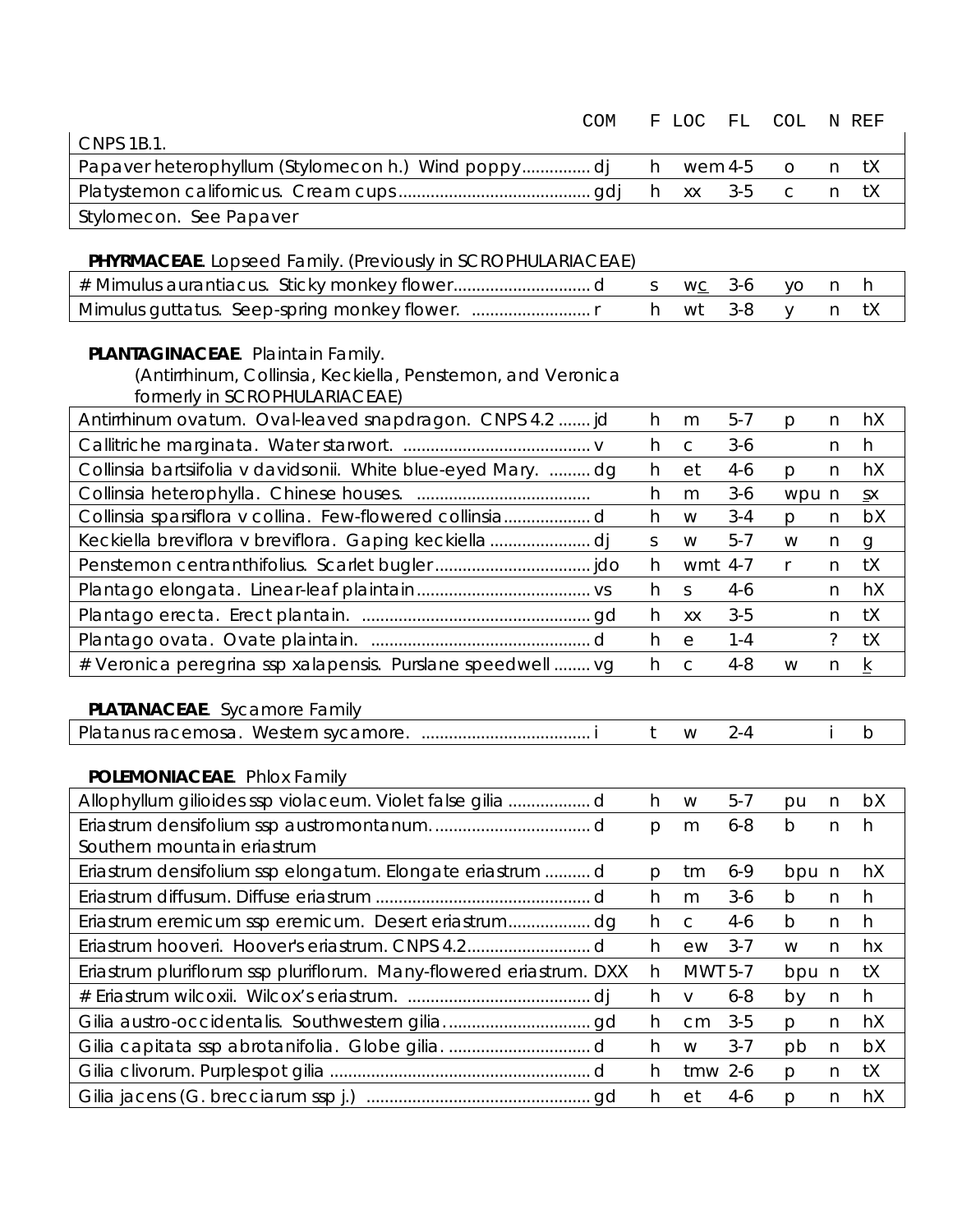|                                                                                    | <b>COM</b> | F | <b>LOC</b>     | FL       | <b>COL</b>   | N              | REF                                  |
|------------------------------------------------------------------------------------|------------|---|----------------|----------|--------------|----------------|--------------------------------------|
|                                                                                    |            | h | mwt 3-5        |          | wp           | n              | htX                                  |
| Gilia latiflora ssp cuyamensis. Cuyama gilia. CNPS 4.3 od                          |            | h | mw             | $3 - 5$  | wp           | n              | sfr                                  |
|                                                                                    |            | h | <b>WMt 3-6</b> |          | pu           | n              | hX                                   |
|                                                                                    |            | h | te             | $3 - 4$  | p            | n              | tX                                   |
| Gilia tenuiflora ssp tenuiflora. Slender-flowered gilia. d                         |            | h | W              | $3-6$    | p            | n              | bX                                   |
|                                                                                    |            | h | tew            | $3 - 7$  | wp           | $\mathsf{n}$   | h                                    |
|                                                                                    |            | h | $\mathfrak t$  | $3-6$    | wyr          | n              | $\mathsf{t}$                         |
| Leptosiphon liniflorus (Linanthus I.) Flax-flowered leptosiphon. XX                |            | h | XX             | $4-6$    | wpu n        |                | tX                                   |
| Leptosiphon parviflorus. Small-flowered leptosiphon.  dg                           |            | h | wmt 3-6        |          | yw           | n              | tX                                   |
| Leptosiphon pygmaeus ssp pygmaeus. Pygmy leptosiphon  d<br><b>CNPS 1B.2.</b>       |            | h | $\mathsf{e}$   | 4        | $\mathsf b$  | n              | $\mathsf{r}$                         |
| Linanthus. See also Leptosiphon                                                    |            |   |                |          |              |                |                                      |
|                                                                                    |            | h | XX             | $3 - 5$  | W            | n              | hsX                                  |
| Linanthus dichotomus ssp dichotomus. Evening snow.  gdj                            |            | h | XХ             | 4-6      | W            | n              | tX                                   |
|                                                                                    |            | h | W              | $3 - 5$  | W            | n              | h                                    |
|                                                                                    |            | h | wet            | $3-6$    | wp           | n              | hX                                   |
|                                                                                    |            | h | XX             | $3 - 8$  | p            | n              | tX                                   |
| # Navarretia atractyloides. Holly-leaved navarretia. d                             |            | h | WC             | $5 - 7$  | p            | n              | hx                                   |
| Navarretia mitracarpa (N. jaredii). Mitre-fruit navarretia  gd<br><b>CNPS 4.3.</b> |            | h | wm             | $5 - 7$  | $\mathsf b$  | $\overline{n}$ | $S_X$                                |
|                                                                                    |            | h | W              | $3-6$    | pw           | n              | $\underline{\underline{\mathsf{S}}}$ |
| <b>POLYGONACEAE.</b> Buckwheat Family                                              |            |   |                |          |              |                |                                      |
| # Aristocapsa insignis. Indian Valley spineflower. CNPS 1B.2 dj                    |            | h | <b>WV</b>      | $5-6$    | wp           | n              | h                                    |
|                                                                                    |            | h | m              | $3 - 7$  | wp           | n              | hX                                   |
|                                                                                    |            | h |                | $4 - 7$  | wpi          | n              | $\mathsf S$                          |
|                                                                                    |            | h | $\vee$         | $5 - 8$  | rpu          | n              | hk                                   |
| Chorizanthe douglasii. Douglas's spineflower. CNPS 4.3d                            |            | h | W              | $4 - 7$  | wpi          | $\mathsf{n}$   | hx                                   |
|                                                                                    |            | h | W              | $4 - 7$  | pi           | n              | tX                                   |
| Long-spined spineflower.                                                           |            | h | $\rm e$        | $4 - 6$  | pi           | n              | $\overline{S}$                       |
| Knotweed spineflower                                                               |            | h | W              | $4 - 6$  | wpi n        |                | r                                    |
|                                                                                    |            | h | W              | $4 - 7$  | W            | n              | g                                    |
|                                                                                    |            | h | tcw            | $4 - 7$  | W            | n              | tX                                   |
|                                                                                    |            | h | tv             | $4 - 8$  | y            | n              | h                                    |
|                                                                                    |            | h | XX             | $4 - 7$  | pir          | n              | hX                                   |
| Eriogonum angulosum. Angle-stem wild buckwheat  XX                                 |            | h | XX             | $5-9$    | piw          | n              | tX                                   |
| Eriogonum bailey v baileyii. Bailey's wild buckwheatdg                             |            | h | mwt 5-10       |          | W            | n              | kX                                   |
|                                                                                    |            | h | m              | $5 - 10$ | wpi          | n              | h                                    |
|                                                                                    |            | h | XX             | $5 - 12$ | $\mathsf{V}$ | n              | hX                                   |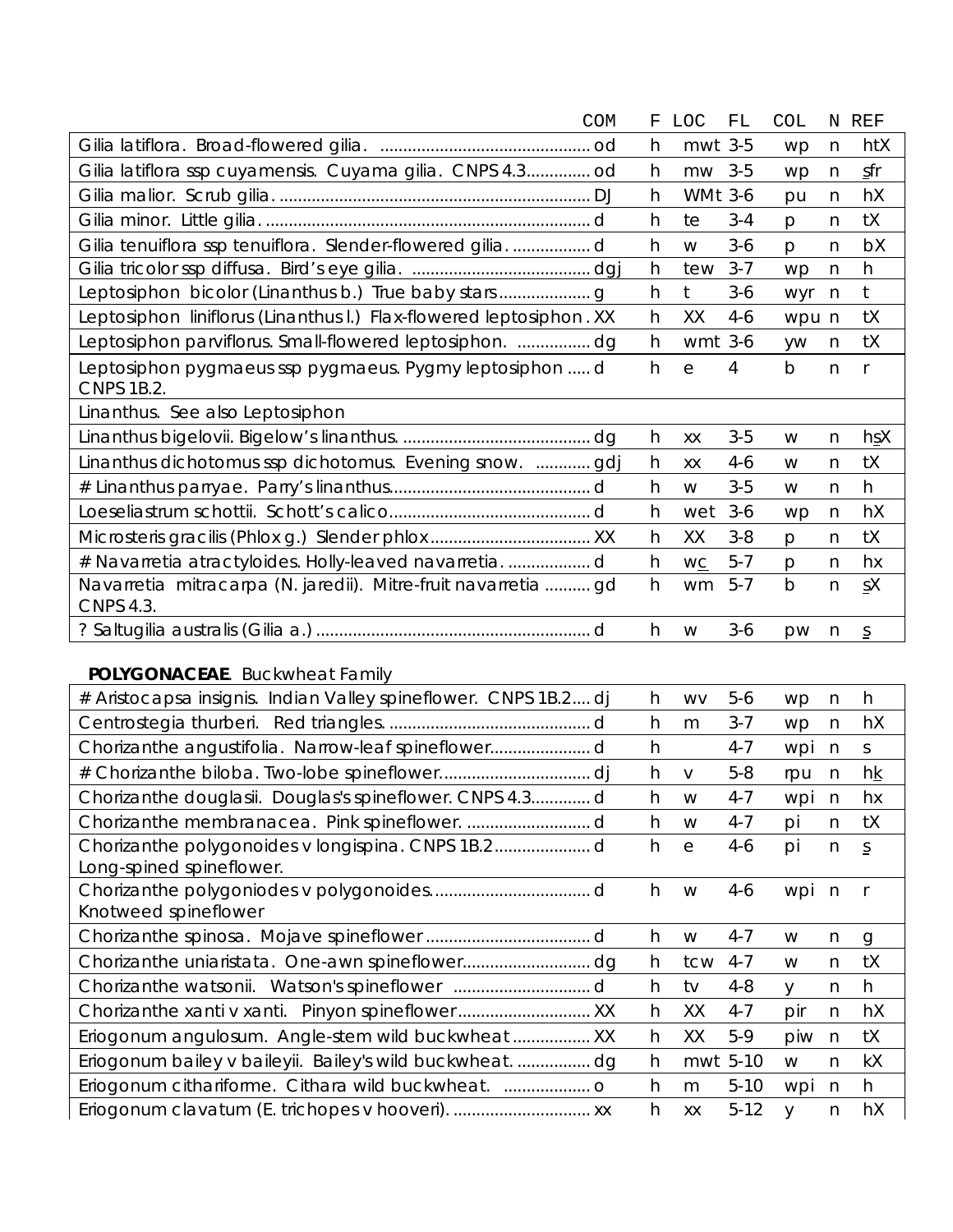| <b>COM</b>                                                                   | F            | LOC          | FL       | <b>COL</b>   |              | N REF        |
|------------------------------------------------------------------------------|--------------|--------------|----------|--------------|--------------|--------------|
| Hoover's desert trumpet.                                                     |              |              |          |              |              |              |
|                                                                              | h            | XX           | $4 - 8$  | piw          | $\mathsf{n}$ | hX           |
| Eriogonum elongatum v elongatum. Long-stem wild  DJO<br>buckwheat            | $\mathsf{p}$ | MWT 7-11     |          | pi           | $\mathsf{n}$ | tX           |
| Eriogonum fasciculatum v polifolium. Mojave desert Calif DJOS s<br>buckwheat |              | XX           | $3 - 10$ | piw          | $\mathsf{n}$ | tX           |
| Eriogonum gossypinum. Cottony buckwheat. CNPS 4.2d                           | h            | wet          | $4 - 9$  | wpi          | $\mathsf{n}$ | hX           |
| Eriogonum gracillimum. Rose and white wild buckwheat gdjo                    | h            | XX           | $6 - 10$ | piw          | n            | hX           |
| Heerman's wild buckwheat                                                     | S            | wm           | $6 - 10$ | W            | n            | hX           |
|                                                                              | h            | te           | $4 - 11$ | <b>WY</b>    | n            | tX           |
|                                                                              | $\mathsf{p}$ | wt           | $6 - 12$ | $\mathsf C$  | n            | tX           |
|                                                                              | h            | etw          | $3 - 7$  | W            | $\mathsf{n}$ | hX           |
|                                                                              | h            | MWT 5-11     |          | pi           | $\mathsf{n}$ | hX           |
| Eriogonum temblorense. Temblor buckwheat. CNPS 1B.2d                         | h            | e            | $5 - 10$ | wpi          | $\mathsf{n}$ | IX           |
| Eriogonum trichopes. See E. clavatum                                         |              |              |          |              |              |              |
| Eriogonum twisselmannii. Twisselmann's buckwheat. CNPS 1B.2d                 | p            | $\rm e$      | $6 - 9$  | $\mathsf{V}$ | n            | $\mathsf{I}$ |
| Eriogonum viridescens. Two-toothed wild buckwheat  d                         | h            | tw           | $4 - 11$ | piw          | $\mathsf{n}$ | tX           |
|                                                                              | h            | XX           | $3 - 7$  | y            | n            | hX           |
|                                                                              | h            | tc           | $2 - 6$  |              | $\mathsf{n}$ | tX           |
|                                                                              | h            | wm           | $3 - 8$  | piw          | n            | f            |
|                                                                              | h            | $t$ mw 3-7   |          | pi           | n            | tX           |
| Polygonum aviculare ssp depressum (P. arenastrum) w<br>Prostrate knotweed.   | h            | $\mathsf{C}$ | $5 - 11$ |              |              | bX           |
| Pterostegia drymarioides. Woodland threadstem.  dro                          | h            | we           | $3 - 7$  | y            | $\mathsf{n}$ | tX           |
|                                                                              | $\mathsf{p}$ | tc           | any      |              | i            | tX           |
|                                                                              | p            | cet          | $1 - 5$  |              | n            | tX           |
| <b>PORTULACACEAE.</b> See MONTIACEAE                                         |              |              |          |              |              |              |

#### **PRIMULACEAE**. Primrose Family

| (rock jasmine) CNPS 4.2 |  |  |  |
|-------------------------|--|--|--|
|                         |  |  |  |

### **PUNICACEAE**. Pomegranate Family

| Punic.<br>Por.<br>aranatun<br>neo<br>$\Lambda$<br>$\sim$ 11 $\sim$ 1<br>"AHAIG | aronotum |  |  |  |  |  |  |  |
|--------------------------------------------------------------------------------|----------|--|--|--|--|--|--|--|
|--------------------------------------------------------------------------------|----------|--|--|--|--|--|--|--|

## **RANUNCULACEAE**. Buttercup Family

| Delphinium gypsophilum. Gypsum-loving larkspur. CNPS 4.2  XX p WMT 2-6 w n tX |  |  |  |
|-------------------------------------------------------------------------------|--|--|--|
|                                                                               |  |  |  |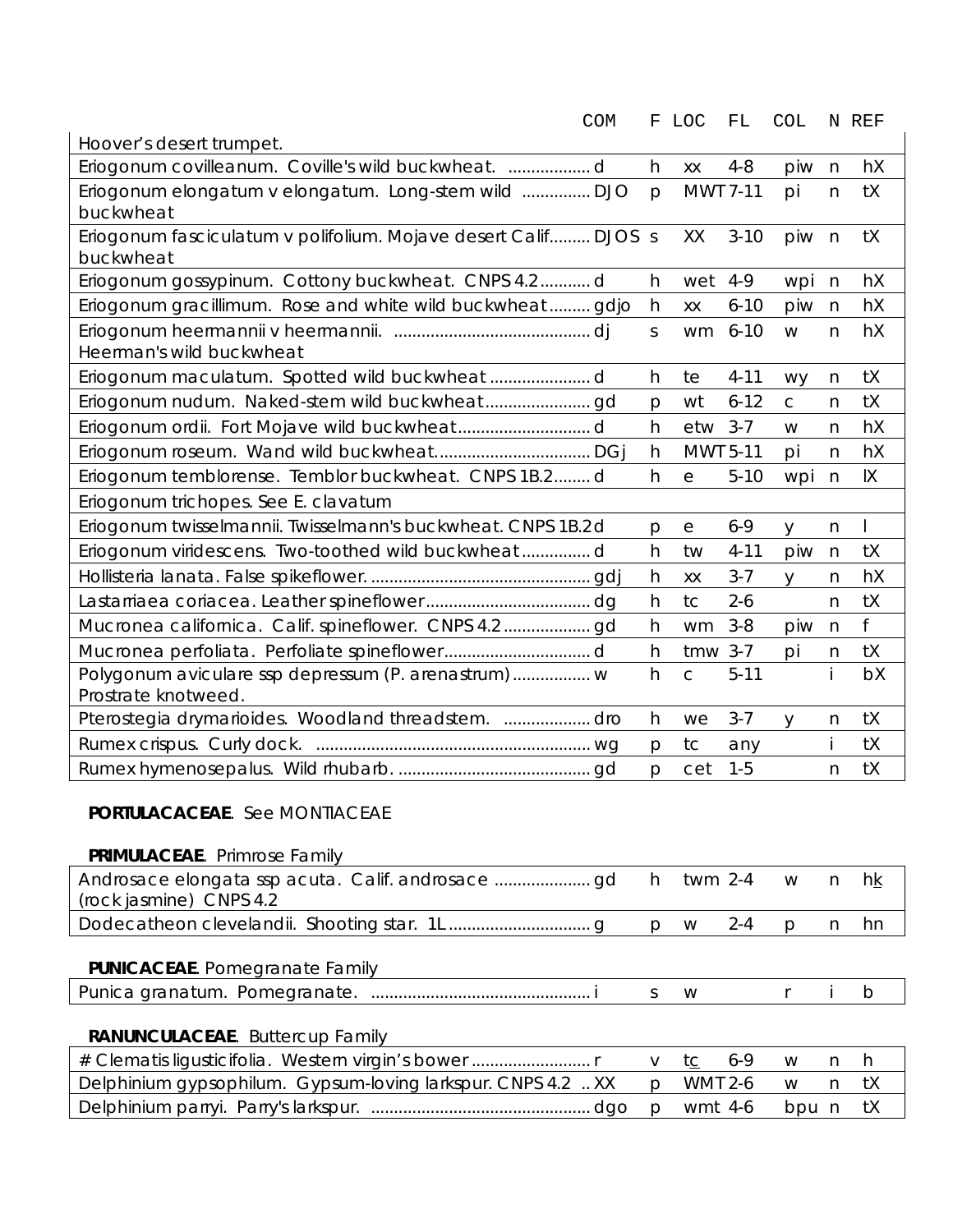|                                                                   | <b>COM</b> | F            | <b>LOC</b>  | ${\rm FL}$ | <b>COL</b>   |    | N REF          |
|-------------------------------------------------------------------|------------|--------------|-------------|------------|--------------|----|----------------|
|                                                                   |            | p            | tw          | $4-6$      | bpu n        |    | tk             |
| Delphinium parryi ssp purpureum. Mt. Pinos larkspur. CNPS 4.3 o   |            | p            | m           | $4-6$      | bpu n        |    | $\overline{S}$ |
| Delphinium patens ssp hepaticoidium. Spreading larkspur o         |            | p            | m           | $4-6$      | $\mathsf b$  | n  | h              |
| <b>CNPS 1B.2.</b>                                                 |            | p            | S           | $3-6$      | bw           | n  | tX             |
|                                                                   |            | p            | m           | $4-6$      | $\mathsf{p}$ | n  | r              |
|                                                                   |            | h            | SC          | $4-6$      | W            | n  | hX             |
| <b>RHAMNACEAE.</b> Buckthorn Family                               |            |              |             |            |              |    |                |
|                                                                   |            | $\mathsf S$  | W           | $3 - 6$    |              | n  | kX             |
| <b>ROSACEAE.</b> Rose Family<br><u> Alexandria (m. 1888)</u>      |            |              |             |            |              |    |                |
|                                                                   |            | t            | W           |            |              |    | d              |
|                                                                   |            | S            | W           | $3-5$      | W            | n. | cX             |
|                                                                   |            | $\mathsf{S}$ | <b>VW</b>   | $3-5$      | WC           | n  | h              |
| <b>RUBIACEAE.</b> Madder Family                                   |            |              |             |            |              |    |                |
| Galium andrewsii ssp andrewsii. Phlox-leaved bedstraw o           |            | $\mathsf{p}$ | wmt 4-6     |            | y            | n  | hX             |
| Galium angustifolium ssp angustifolium. Narrow-leaved<br>bedstraw |            | p            | W           | $4-6$      | y            | n  | bX             |
|                                                                   |            | h            | W           | $3 - 7$    | W            | n  | bX             |
| <b>SALICACEAE.</b> Willow Family                                  |            |              |             |            |              |    |                |
| Populus fremontii ssp fremontii. Fremont cottonwood r             |            | t            | W           | $3 - 4$    |              | n  | t              |
|                                                                   |            | t            | $\mathsf C$ | $2 - 5$    |              |    | V              |
|                                                                   |            | t            | W           | $3 - 4$    |              | n  | bX             |
|                                                                   |            | st           | wt          | $12-6$     |              | n  | tX             |
|                                                                   |            | t            | tw          | $1 - 6$    |              | n  | tX             |
| <b>SAPINDACEAE.</b> Soapberry Family                              |            |              |             |            |              |    |                |
|                                                                   |            | t            | $\mathsf C$ | $6 - 7$    | y            |    | V              |
| <b>SAXIFRAGACEAE.</b> Saxigrage Family                            |            |              |             |            |              |    |                |
| Lithophragma cymbalaria. Mission woodland star.                   |            | $\mathsf{D}$ | wt          | $3 - 5$    | W            | n  | bX             |
| <b>SCROPHULARIACEAE.</b> Figwort Family<br>$A = A$                |            |              |             |            |              |    |                |

  *(Mimulus* moved to PHYRMACEAE) *(Antirrhinum, Collinsia, Keckiella, Penstemon*, and *Veronica (Castilleja* and *Cordylanthus* moved to OROBANCHACEAE) moved to PLANTAGINACEAE)

**SIMAROUBACEAE.** Quassia Family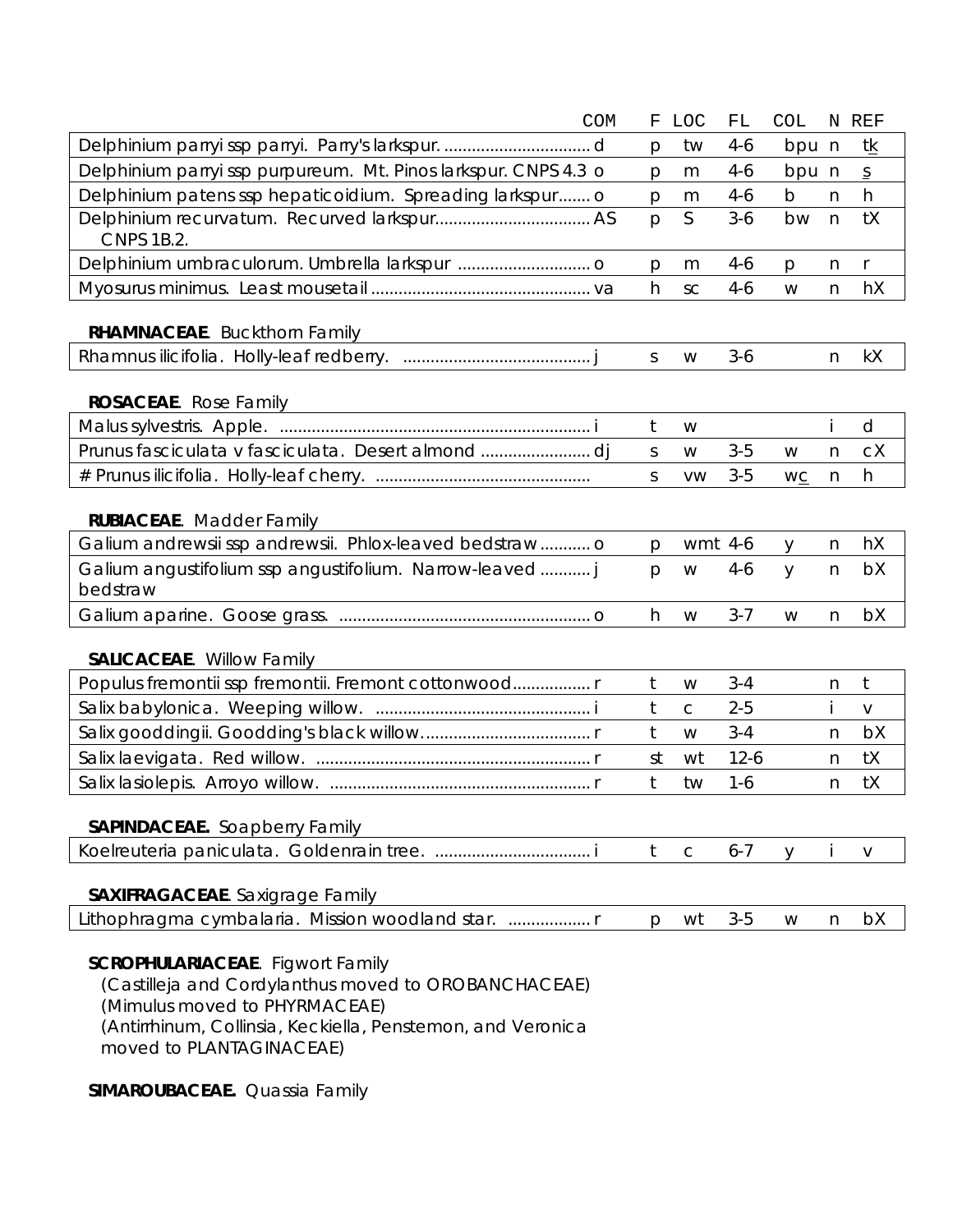|                                                                   | <b>COM</b> | F            | LOC          | FL       | <b>COL</b> |              | N REF       |
|-------------------------------------------------------------------|------------|--------------|--------------|----------|------------|--------------|-------------|
|                                                                   |            | $\mathsf{t}$ | W            | 6        |            |              | $\vee$      |
|                                                                   |            |              |              |          |            |              |             |
| <b>SOLANACEAE.</b> Nightshade Family                              |            |              |              |          |            |              |             |
|                                                                   |            | h            | wce 4-10     |          | W          | n            | tX          |
|                                                                   |            | <sub>S</sub> | $\rm e$      | $3-5$    | wpi        | n            | hX          |
|                                                                   |            | h            | e            | $5 - 10$ | wpi        | n            | f           |
|                                                                   |            | t            | $\mathsf{C}$ | $4 - 8$  | y          | İ            | IX          |
|                                                                   |            | h            | cwm 5-10     |          | W          | $\mathsf{n}$ | hX          |
|                                                                   |            | p            | $\mathsf C$  | $5-9$    | p          |              | $k^3$       |
|                                                                   |            | p            | wt           | any      | p          | n            | hX          |
|                                                                   |            |              |              |          |            |              |             |
| TAMARICACEAE. Tamarisk Family                                     |            | t            | $\mathsf C$  | $5 - 11$ |            |              | bX          |
|                                                                   |            | t            |              |          | pi         |              |             |
|                                                                   |            |              | SC           | $4 - 8$  | pi         |              | сX          |
| <b>ULMACEAE.</b> Elm Family                                       |            |              |              |          |            |              |             |
|                                                                   |            | t            | W            |          |            |              | $\mathsf b$ |
|                                                                   |            |              |              |          |            |              |             |
| <b>URTICACEAE.</b> Nettle Family                                  |            |              |              |          |            |              |             |
|                                                                   |            | h            | W            | $2 - 6$  |            | n            | f           |
|                                                                   |            | h.           | W            | $2 - 6$  |            | n            | h           |
|                                                                   |            | p            | wt           | $6 - 9$  |            | n            | tX          |
|                                                                   |            |              |              |          |            |              |             |
| <b>VALERIANACEAE.</b> Valerian Family                             |            |              |              |          |            |              |             |
|                                                                   |            | h            | W            | $3 - 6$  | W          | $\mathsf{n}$ | bX          |
|                                                                   |            |              |              |          |            |              |             |
| <b>VERBENACEAE.</b> Vervain Family                                |            |              |              |          |            |              |             |
|                                                                   |            | p            | W            | $5-9$    | p          | n            | сX          |
|                                                                   |            |              |              |          |            |              |             |
| <b>VIOLACEAE.</b> Violet Family                                   |            |              |              |          |            |              |             |
|                                                                   |            | p            | $\mathsf{t}$ | $2 - 7$  | V          | n            | t           |
| <b>VISCACEAE.</b> Mistletoe Family                                |            |              |              |          |            |              |             |
| Phoradendron bolleanum (P. densum). Bollean mistletoe  jo         |            | $\mathsf{S}$ | wm           | $6 - 8$  | W          | n            | hX          |
|                                                                   |            | <sub>S</sub> | W            | $7 - 9$  |            | n            | kX          |
| Hairy mistletoe.                                                  |            |              |              |          |            |              |             |
|                                                                   |            |              |              |          |            |              |             |
| 4. Monocots                                                       |            |              |              |          |            |              |             |
|                                                                   |            |              |              |          |            |              |             |
| <b>AGAVACEAE.</b> Century Plant Family. (Previously in LILIACEAE) |            |              |              |          |            |              |             |
| Hesperoyucca whipplei (Yucca w.) Chaparral yucca  DJO             |            | $\mathsf{S}$ | XX           | $4 - 5$  | W          | n            | t           |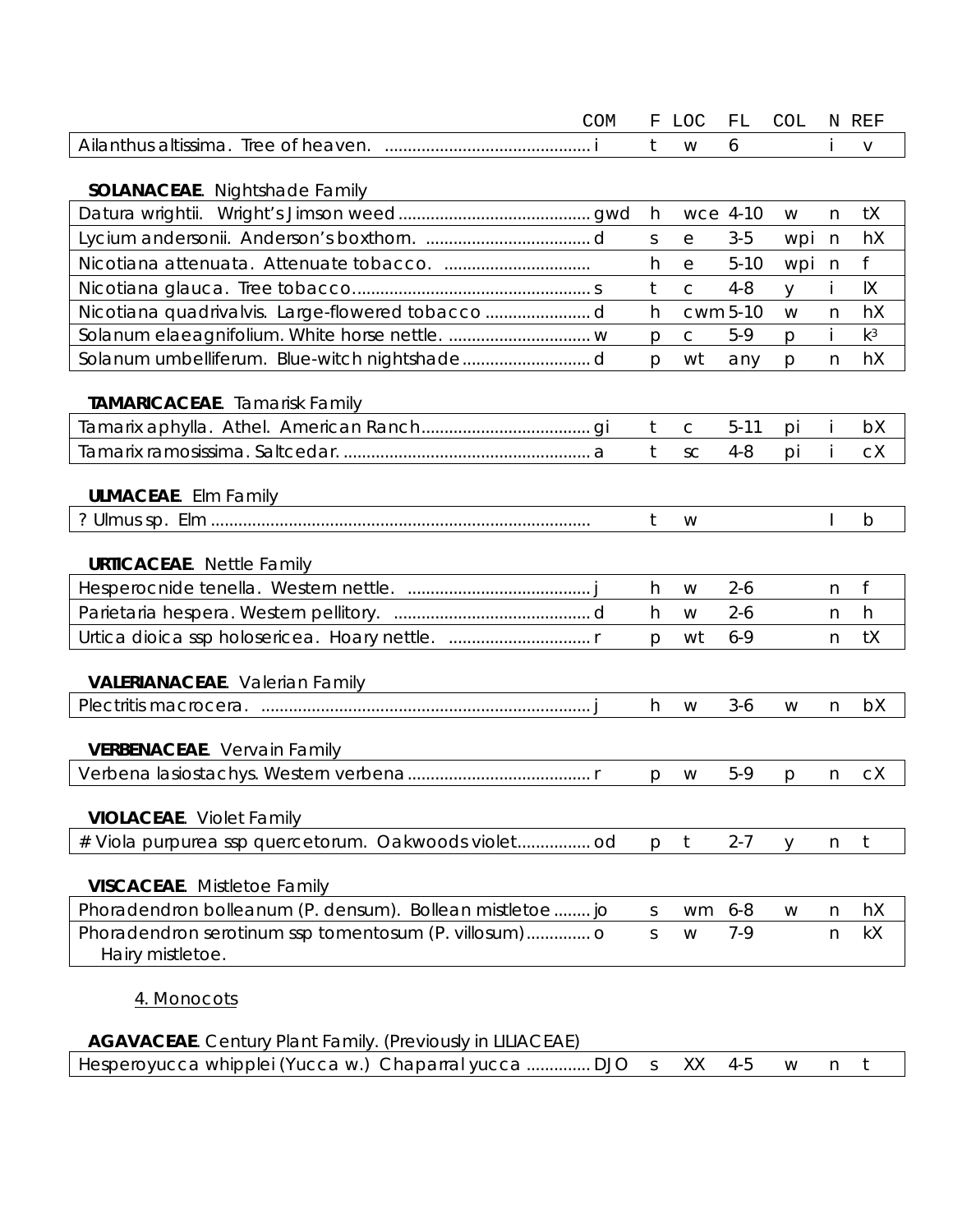|                                                           | <b>COM</b> | F            | LOC            | FL             | <b>COL</b> |              | N REF           |
|-----------------------------------------------------------|------------|--------------|----------------|----------------|------------|--------------|-----------------|
| <b>ALLIACEAE.</b> Onion Family. (Previously in LILIACEAE) |            |              |                |                |            |              |                 |
|                                                           |            | p            | t              | $3-6$          | pr         | n            | $t$             |
|                                                           |            | p            |                | $4-6$          | p          | n.           | S               |
|                                                           |            | p            | <b>WEm 3-4</b> |                | pw         | n            | $S_X$           |
|                                                           |            | p            | cwe 4-5        |                | W          | $\mathsf{n}$ | hX              |
|                                                           |            | p            | MT             | $4 - 6$        | rp         | n            | hX              |
| <b>ARACEAE</b> . Arum Family. (Previously in LEMNACEAE)   |            |              |                |                |            |              |                 |
|                                                           |            | $\mathsf{p}$ | W              | $\overline{7}$ |            | n            | $\underline{k}$ |
|                                                           |            |              |                |                |            |              |                 |
|                                                           |            |              |                |                |            |              |                 |
| <b>CYPERACEAE</b> . Sedge Family                          |            |              |                |                |            |              |                 |
| Bolboschoenus maritimus ssp paludosus (Scirpus m.)        |            | $\mathsf{p}$ | wt             | $5-10$         |            | n            | bX              |
| Alkali bulrush                                            |            |              |                |                |            |              |                 |
|                                                           |            | p            | m              | $6 - 8$        |            | n.           | h               |
|                                                           |            | p            | W              | $4 - 10$       |            | n            | <b>CX</b>       |
|                                                           |            | p            | W              | $5-9$          |            | n            | bX              |
| Olney's three-square bulrush.                             |            |              |                |                |            |              |                 |
| Scirpus. See Bolboschoenus or Schoenoplectus              |            |              |                |                |            |              |                 |
| <b>JUNCACEAE.</b> Rush Family                             |            |              |                |                |            |              |                 |
|                                                           |            | p            | wt             | $7 - 11$       |            | n            | t               |
|                                                           |            | h            | W              | $5-9$          |            | n            | hX              |
|                                                           |            | p            | W              | $8 - 11$       |            | n            | bX              |
|                                                           |            | p            | W              | $7 - 11$       |            | n            | bX              |
|                                                           |            | p            | wt             | $7 - 10$       |            | n            | hX              |
|                                                           |            |              |                |                |            |              |                 |
| LEMNACEAE. See ARACEAE                                    |            |              |                |                |            |              |                 |
|                                                           |            |              |                |                |            |              |                 |
| <b>LILIACEAE.</b> Lily Family                             |            |              |                |                |            |              |                 |

| Allium. See ALLIACEAE                                   |              |         |         |              |    |    |
|---------------------------------------------------------|--------------|---------|---------|--------------|----|----|
| <b>Bloomeria. See THEMIDACEAE</b>                       |              |         |         |              |    |    |
| <b>Brodiaea. See THEMIDACEAE</b>                        |              |         |         |              |    |    |
|                                                         | р            | wmt 4-7 |         |              | n. | hX |
|                                                         | D.           | wm 5-7  |         | <sub>D</sub> | n  | hX |
|                                                         | p            | wmt 5-7 |         | <b>VD</b>    | n. | hX |
| Dichelostema. See THEMIDACEAE                           |              |         |         |              |    |    |
| Fritillaria agrestis. Stinkbells. Brown fl. CNPS 4.2 do | p            | mt      | $3-6$   |              | n. | h  |
|                                                         | $\mathsf{D}$ | W       | $3 - 5$ |              | n. | сX |
| Hesperoyucca. See AGAVACEAE                             |              |         |         |              |    |    |
| Muilla. See THEMICACEAE                                 |              |         |         |              |    |    |
|                                                         |              |         |         |              |    |    |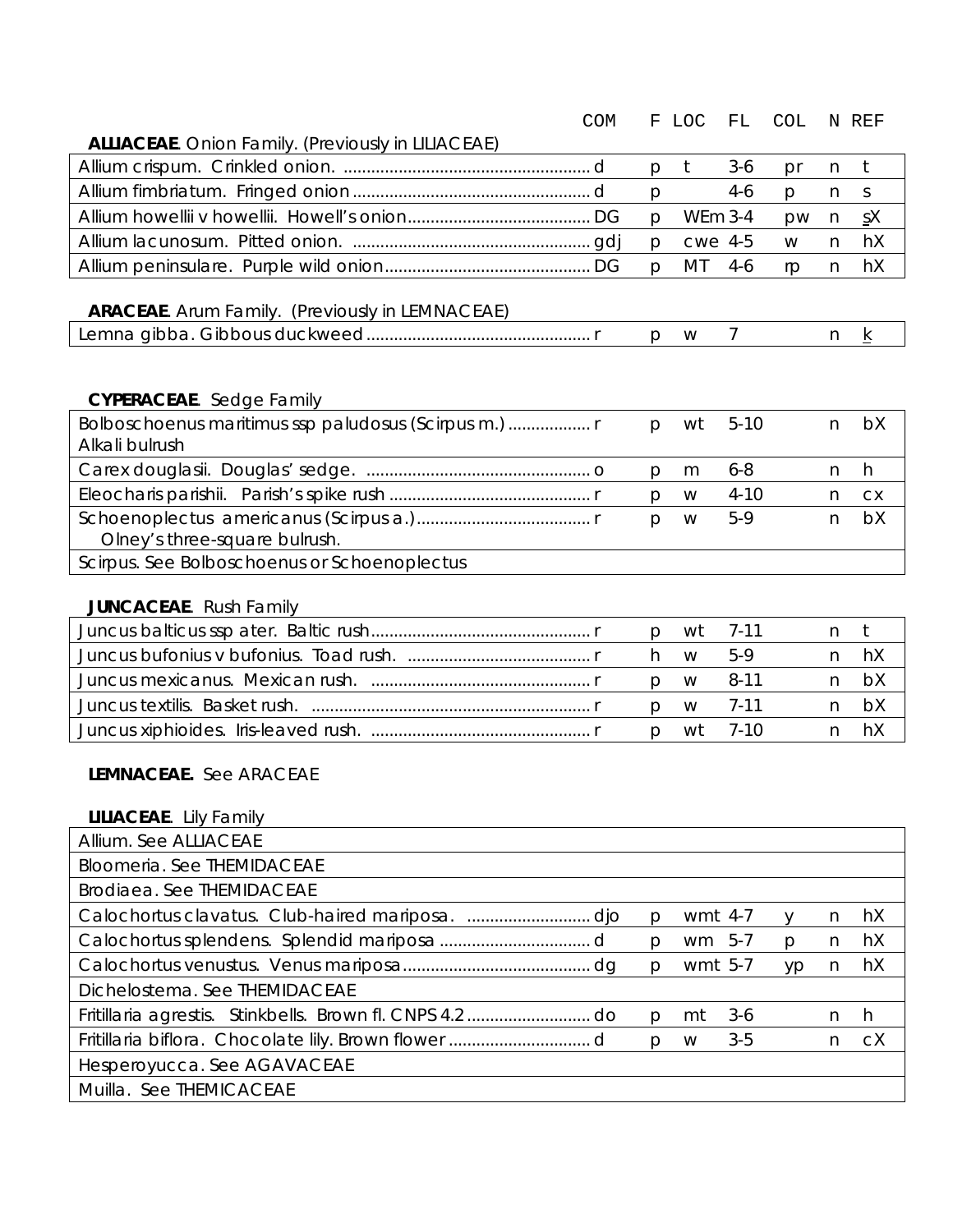# **POACEAE** (GRAMINAE). Grass Family

| Achnatherum. See Stipa                               |              |              |          |   |                          |
|------------------------------------------------------|--------------|--------------|----------|---|--------------------------|
|                                                      | a            | $\vee$       | $3 - 5$  | n | k                        |
|                                                      | a            | XX           | $3 - 6$  |   | $\mathsf{t}$             |
|                                                      | a            | XX           | $4-6$    |   | tX                       |
|                                                      | a            | $\mathsf{C}$ | $4 - 7$  |   | kx                       |
|                                                      | a            | mwt 3-6      |          |   | tX                       |
|                                                      | a            | W            | $2 - 7$  |   | tX                       |
|                                                      | a            | XX           | $4 - 7$  |   | tX                       |
| Bromus madritensis ssp rubens (B. r.) Red brome  XX  | a            | XX           | $2 - 6$  |   | tX                       |
|                                                      | a            | $\mathsf C$  | $5 - 8$  |   | bX                       |
| Deschampsia danthonioides. Annual hair grass.  vas   | a            | S            | $3 - 8$  | n | tX                       |
|                                                      | p            | XX           | $4 - 9$  | n | tx                       |
| Echinochloa (crus-galli/ colona). Barnyard grass     | a            | W            | $6 - 10$ |   | bX                       |
|                                                      | р            | tsw          | $7-9$    | n | $t$                      |
|                                                      | p            | $\mathsf{t}$ | $6 - 8$  | n | $\mathsf{t}$             |
| Elymus triticoides (Leymus t.) Beardless wildrye RWG | p            | XX           | $6 - 7$  | n | tX                       |
|                                                      | a            | $\mathsf S$  | $4 - 6$  |   | W                        |
| Festuca myuros (Vulpia m.) Rattail sixweeks grass    | a            | XX           | $2 - 5$  |   | tX                       |
|                                                      | р            | W            | $5-9$    |   | bX                       |
| Gastridium phleoides (G. ventricosum). Nit grass w   | a            | m            | $4 - 11$ |   | $\underline{\mathsf{S}}$ |
|                                                      | p            | W            | $3 - 8$  | n | $\mathsf b$              |
|                                                      | a            | ct           | $4 - 5$  | n | tX                       |
|                                                      | a            | XX           | $2 - 5$  |   | tX                       |
|                                                      | a            | t            | $2 - 5$  |   | bX                       |
| Leymus. See Elymus                                   |              |              |          |   |                          |
|                                                      | p            | wtm 4-5      |          | n | bX                       |
|                                                      | p            | $\mathsf{t}$ | $4 - 5$  | n | t                        |
|                                                      | p            | W            | $6 - 9$  | n | bX                       |
| Nasella. See Stipa                                   |              |              |          |   |                          |
|                                                      | a            | $\mathsf C$  | $4 - 7$  |   | eX                       |
| Phragmites australis. Common reed, Carrizo grass     | p            | WC           | $7 - 11$ | n | dx                       |
|                                                      | $\mathsf{a}$ | $\mathsf{C}$ | $2 - 9$  |   | t                        |
|                                                      | p            | W            | $3 - 7$  |   | bX                       |
|                                                      | р            | XХ           | $3 - 8$  | n | tX                       |
| Polypogon monspeliensis. Annual beard grass          | a            | XX           | $4 - 8$  |   | tX                       |
|                                                      | a            | Ew           | $3-5$    |   | tX                       |
|                                                      | a            | wmt $3-4$    |          |   | h                        |
|                                                      | a            | е            | any      |   | $\mathsf C$              |